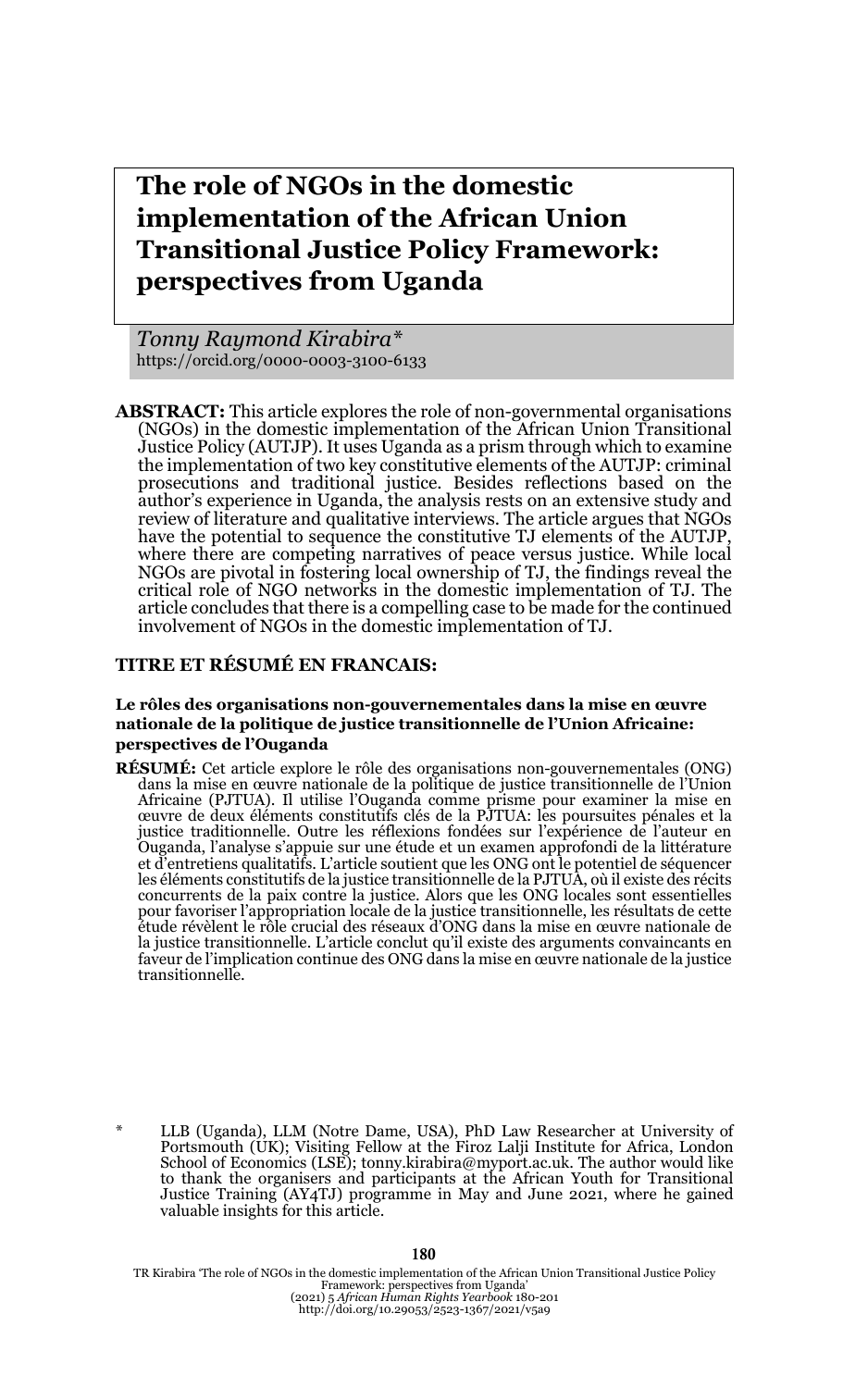**KEY WORDS:** transitional justice, African Union Transitional Justice Policy, International Criminal Court, Uganda, non-governmental organisations, legitimacy

#### **CONTENT:**

| $\mathbf{2}$ |                                                                           |  |
|--------------|---------------------------------------------------------------------------|--|
|              | 2.1                                                                       |  |
|              | 2.2                                                                       |  |
|              | 2.3                                                                       |  |
| 3            | Implementation of transitional justice in Uganda: pivotal role of NGOs191 |  |
|              | 3.1                                                                       |  |
|              | 3.2                                                                       |  |
|              | 3.3                                                                       |  |
|              |                                                                           |  |

#### **1 INTRODUCTION**

A growing body of scholarship gives attention to the implementation of transitional justice (TJ) across local, national, regional and global levels.<sup>1</sup> TJ is defined as redress for gross violations of human rights following periods of authoritarian rule or armed conflict.<sup>2</sup> These include criminal accountability, truth commissions, reforms and reconciliation. As argued by Brankovic and Van der Merwe, the practice of TJ will shape future understanding of its boundaries, goals, strategies and definition.<sup>3</sup>

There are scholarly questions regarding North-South gaps in the understandings and beliefs about what TJ is and what it can achieve. Whereas Parmentier explicitly agrees that this gap exists,  $4$  a Northbased understanding of TJ is illustrated in what Dolan terms 'Northbased transitional justice operators', that often obscure local contexts in favour of criminal accountability.5 Inevitably, Dolan raises an interesting argument for 'South-based transitional justice', creating new spaces for non-state actors, as opposed to state-controlled truth<br>telling and prosecutions. <sup>6</sup> There are calls for the rethinking of TJ, in order to provide closer attention to its context.<sup>7</sup> Similarly, Palmer adds to the inclusivity critique, arguing for legal pluralism and bottom-up

- 1 A Macdonald 'Somehow this whole process became so artificial: exploring the transitional justice implementation gap in Uganda' (2019) 13 *International Journal of Transitional Justice* 225-248; F Teksen 'Implementation of transitional justice initiatives in Bosnia and Herzegovina: the need for an inclusive approach' (2019) 39 *Journal of Muslim Minority Affairs* 199-215.
- 2 R Duthie & P Seils (eds) *Justice mosaics: how context shapes transitional justice in fractured societies* (2017).
- 3 J Brankovic & H van der Merwe (eds) *Advocating transitional justice in Africa: the role of civil society* (2018) ix.
- 4 L Fletcher & H Weinstein 'North-South dialogue: bridging the gap in transitional justice – workshop transcript' (2018) 36 *Berkeley Journal of International Law* 227.
- 5 Fletcher & Weinstein (n 4) 228-229.

<sup>6</sup> As above.

<sup>7</sup> M Mutua 'What Is the future of transitional justice?' (2015) 9 *International Journal of Transitional Justice* 1-9.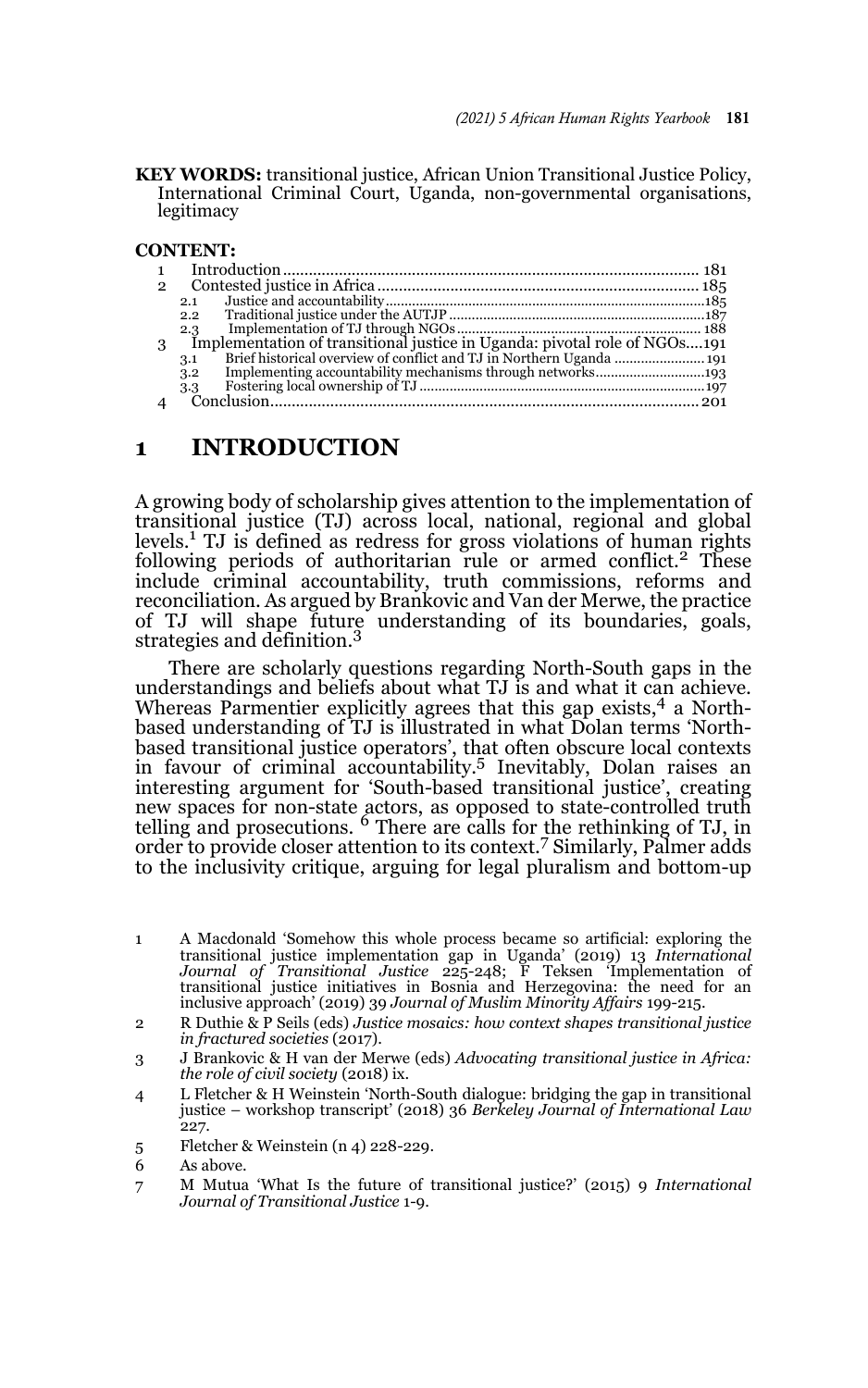approaches to  $TJ<sup>8</sup>$  To this end, this article underlines the need to implement TJ in ways that resonate with country specific realities.

In February 2019, the African Union (AU) adopted a regional framework, in form of a Transitional Justice Policy  $(AUTJP)$ .<sup>9</sup> The backbone of the framework rests on four broad areas. First, it contains the principles and values that show an overall objective to offer 'guidelines, possible benchmarks and practical strategic proposals for the design, implementation, monitoring and evaluation of African TJ<br>processes'.<sup>10</sup> Second, it consists of a normative framework and indicative elements of TJ. Third, it highlights crucial cross cutting issues related to gender and broader inclusivity of vulnerable groups. Finally, it presents an outline on implementation mechanisms. This comprehensive policy framework affirms the arguments that Africa is actively engaged in the development of human rights law.<sup>11</sup> But how should this policy be implemented across specific country contexts in Africa?

This article explores the role of NGOs in the domestic implementation of the AUTJP. Lühe's work shows the contribution of NGO expertise in the development of the AUTJP.12 Wachira's theoretical analysis of the AUTJP highlights how the policy would fit within the general structure of governance in Africa.<sup>13</sup> He notes the expansive conception of the notion of justice that includes restorative, redistributive and transformative justice, as unique developments.14 Beyond the development of regional standards in TJ, he argues that the AUTJP presents a unique opportunity to address impunity in Africa.<sup>15</sup> This article goes beyond the theoretical analysis of the TJP, to explore ways in which it would be implemented.

The article uses the case study of Uganda as a prism through which to explore the domestic implementation of the policy. Due to the political and normative disagreements around TJ, the AUTJP is viewed

- 9 African Union, Transitional Justice Policy, 12 February 2019 (AUTJP).
- 10 AUTJP (n 9) para 9.
- 11 M Killander 'African human rights law in theory and practice' in S Joseph & A McBeth (eds) *Research handbook on international human rights law* (2010) at 413
- 12 U Lühe 'Developing the African Union transitional justice policy: an assemblage perspective' in B Jones & U Lühe (eds) *Knowledge for peace: transitional justice* and the politics of knowledge in theory and practice (2021).
- 13 GM Wachira 'The African Union transitional justice policy framework and how it fits into the African Governance Architecture (AGA)' in C Jalloh, KM Clarke & VO Nmehielle (eds) *The African Court of Justice and Human and Peoples' Rights in context: development and challenges* (2019).
- 14 Wachira (n 13) 164.
- 15 Wachira (n 13) 163.

<sup>8</sup> N Palmer *Courts in conflict: interpreting the layers of justice in post-genocide Rwanda* (2015) 181.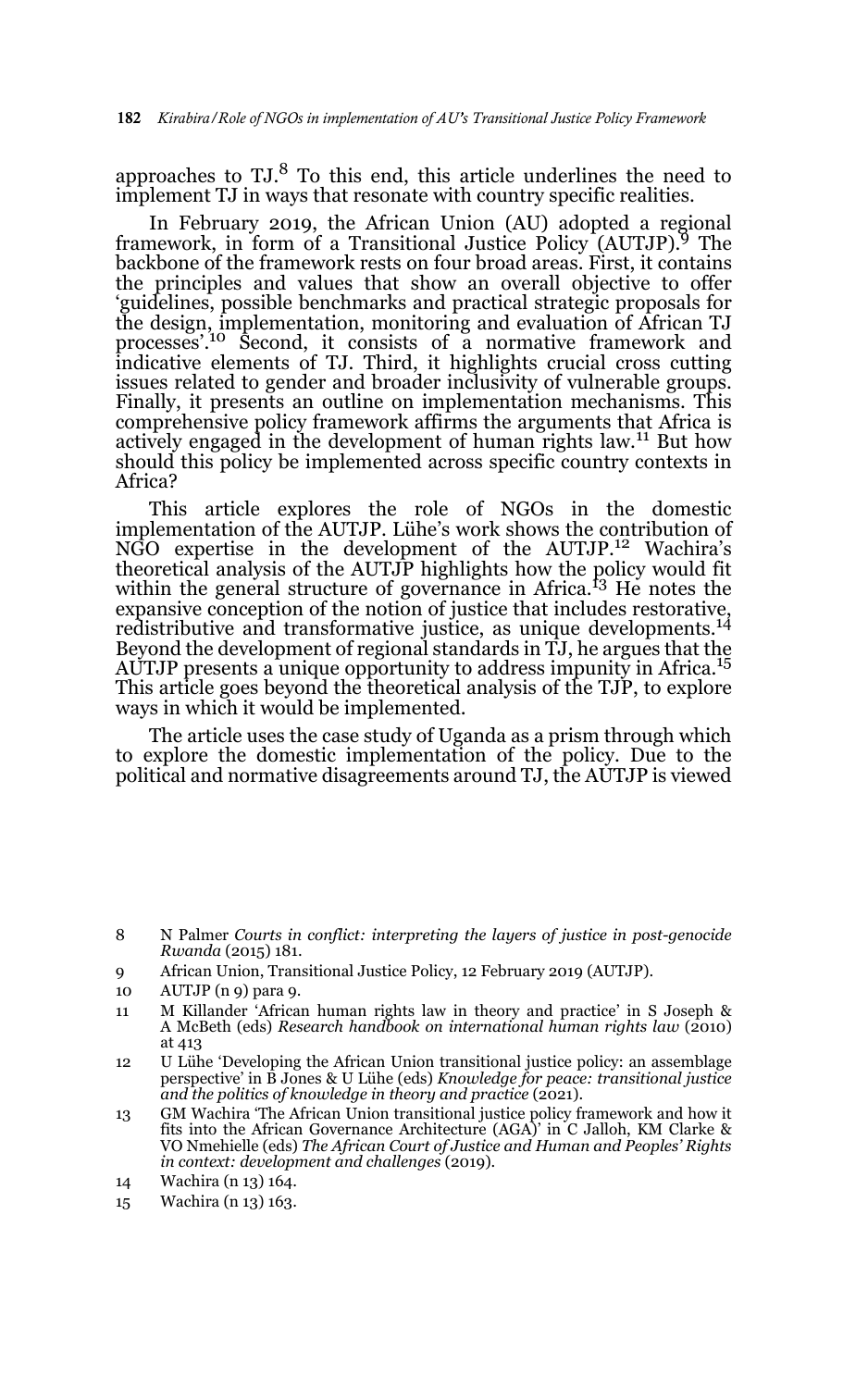as an important development for both institutionalisation and diversification of TJ processes in Africa.16 Using the Robben Island Guidelines as an example, Long and Murray show the potential of thematic instruments of the African Commission to positive reforms in domestic contexts.17 This suggests a need to consider how the AUTJP would be implemented at national levels.

The AUTJP envisions a network of actors at local, national and regional levels, including non-state actors.18 The African Commission on Human and Peoples' Rights (African Commission) is the body responsible for monitoring implementation of AU human rights framework, including the AUTJP. However, as argued by Killander, there are considerable challenges in the implementation regime, that requires innovations.<sup>19</sup> More generally, Long and Murray are concerned about the implementation gap of African Commission softlaw instruments at the national and regional levels.<sup>20</sup>

Murray's comparative research recommends multifaceted approaches towards national implementation of regional human rights standards, encompassing a broad range of stakeholders including victims and NGOs.<sup>21</sup> This article lends support to Murray's argument that empathises the centrality of NGOs in both development and functioning of the African human rights system.<sup>22</sup> It will thus explore how NGOs can contribute to the national implementation of the AUTJP.

There are calls for more rigorous conceptualisation of the roles of NGOs in TJ.23 It is thus useful to examine how the AUTJP applies in domestic contexts. It is even more important to understand how it can be implemented. Van der Merwe and Brankovic locate the work of NGOs in five dimensions: implementers, opponents, reframers,<br>alternatives and mediators.<sup>24</sup> Surprisingly, while there is considerable scholarly attention on NGO roles in TJ and human rights in general, the question of how this links with the regional framework has not

- 16 V Arnould 'Regionalisation of transitional justice frameworks in Africa and Europe' *Leuven Transitional Justice Blog* https://blog.associatie.kuleuven.be/ ltjb/regionalisation-of-transitional-justice-frameworks-in-africa-and-europe/ (accessed 30 April 2021).
- 17 D Long & R Murray 'The role and use of soft law instruments in the African human rights system' in S Lagoutte, T Gammeltoft-Hansen & J Cerone (eds) *Tracing the roles of soft law in human rights* (2016) at 96.
- 18 AUTJP (n 9) para 127.
- 19 Killander (n 11).
- 20 Long & Murray (n 17).
- 21 R Murray 'Addressing the implementation crisis: securing reparation and righting wrongs' (2020) 12 *Journal of Human Rights Practice* 1 at 11.
- 22 R Murray 'The role of NGOs and civil society in advancing human security in Africa' in A Abass (ed) *The role of NGOs and civil society in advancing human security in Africa* (2010).
- 23 P Gready & S Robins 'Rethinking civil society and transitional justice: lessons from social movements and 'new' civil society' (2017) 21 *The International Journal of Human Rights* 956-975.
- 24 H van der Merwe & J Brankovic 'The role of African civil society in shaping national transitional justice agendas and policies' (2016) 1 *Acta Juridica* 230.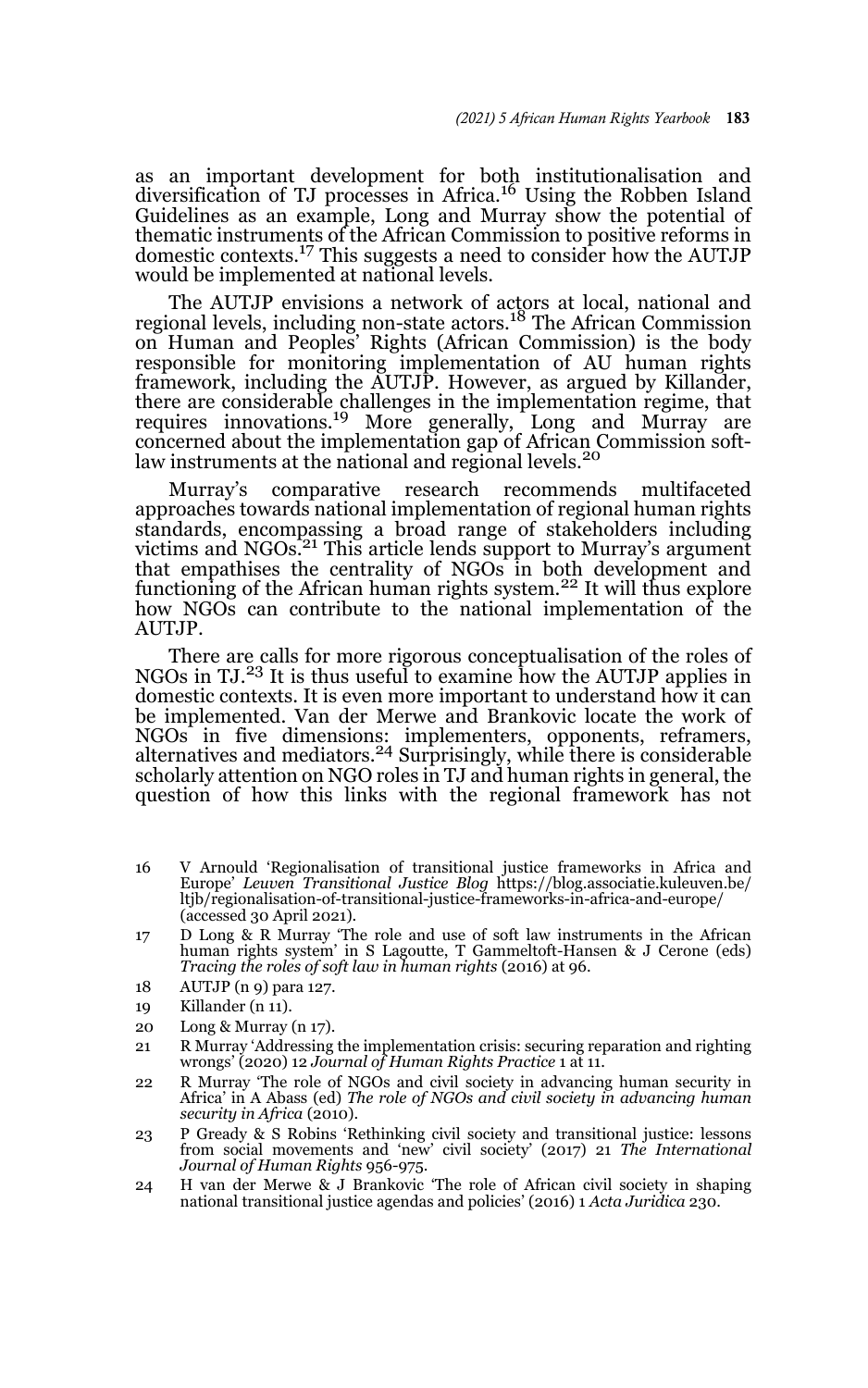garnered similar scrutiny. Yet, the potential for implementation of the ATJ framework through NGOs appears substantial.

Thus, the article offers an analysis of NGO work in TJ, using the concept of implementation as a theoretical framework. The key question relates to the role of NGOs in the domestic implementation of TJ. This dimension is useful when designing strategies to ensure that both elements of criminal accountability and traditional justice are implemented, without undermining the broad goals of the AUTJP.

As a methodological choice, this article is based on a combination of research methods. First, it lies on the case study method of TJ in Uganda. This is a good case study since Uganda adopted a National Transitional Justice Policy, three months after the adoption of the AUTJP.25 This case study also allows the article to draw on reflections based on the author's experience as a legal practitioner in Uganda.

Second, due to the methodological deficits in the orthodox doctrinal legal research method, the article uses a socio-legal approach. As argued by Hellum, there is need for research approaches that view human rights as socially constructed, in order to transcend normative debates within law and anthropology.26 This socio-legal research is applied in order to address the key question regarding the role of NGOs in the domestic implementation of the AUTJP framework in Uganda. It also allows for empirical assessment through the use of a variety of data sources like semi-structured interviews and participant observations.

Finally, the analysis rests primarily on an extensive study and review of secondary sources regarding the TJ process and the formulation of the Uganda national TJ Policy of 2019. As a secondary source, it relies on qualitative semi-structured interviews with a range of NGO representatives, victim representatives, prosecutors, judges, academics and defence lawyers. The participants were selected on the basis of their work in Uganda's TJ process. For the NGO representatives, the primary goal was to understand how their policies and interventions feed into the two key constitutive elements of the AUTJ Policy. It also aimed to identify the common themes that pervade their work.

Due to the COVID-19 disruptions, the interviews were conducted through a mixture of telephone and online using video technology. Salmon's qualitative e-research framework was used as a tool for organising and designing the interviews.27 The University of Portsmouth ethical guidelines and usual ethical principles guiding socio-legal research applied during the entire process. This was vital in order to have verifiable research participants, and provide informed consent before participating in the online interviews.<sup>28</sup> The findings

<sup>25</sup> Uganda national transitional justice policy, 2019 (Uganda TJP).

<sup>26</sup> A Hellum 'How to study human rights in plural legal contexts: an exploration of plural water laws in Zimbabwe' in BA Andreassen, H Sano & S McInerney-Lankford (eds) *Research methods in human rights: a handbook* (2017) at 437.

<sup>27</sup> J Salmons *Doing qualitative research online* (2016).

<sup>28</sup> J Salmons 'Designing and conducting research with online interviews' in J Salmons (ed) *Cases in online interview research* (2012) 8.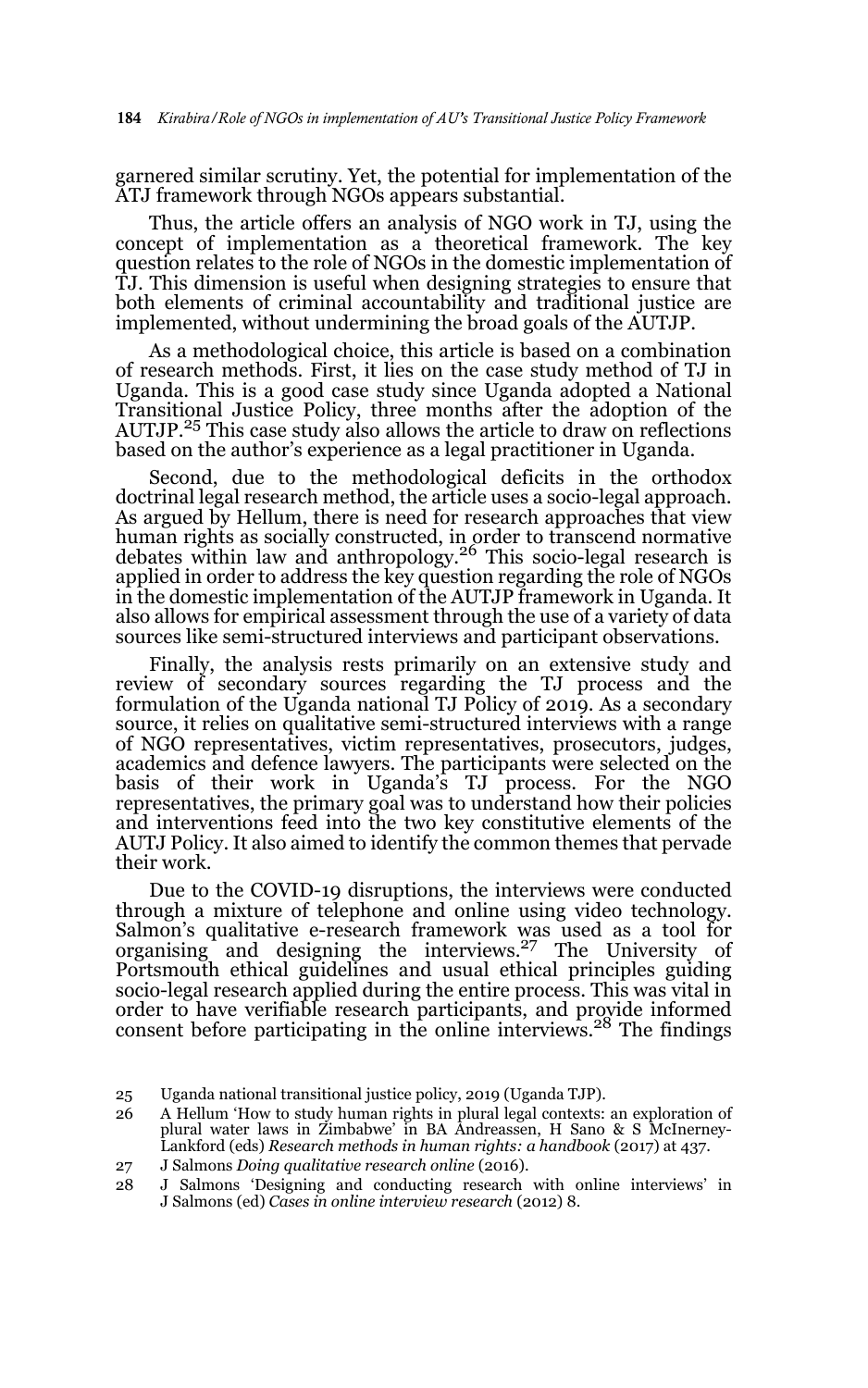were analysed systematically, to identify the discursive elements that relate to elements of criminal prosecutions and traditional justice.

The article is organised in four main sections. Following this Introduction, section two sets the scene analysing the key indicative elements of the AUTJP justice and accountability, and the use of traditional mechanisms. The section closes with a discussion on the role of NGOs in the implementation of TJ. Next, section three turns to the case study of Uganda, giving empirical perspectives of NGO work in TJ. Finally, in section four, the article concludes that there is still a compelling case to be made for the involvement of NGOs in the domestic implementation of TJ.

#### **2 CONTESTED JUSTICE IN AFRICA**

This section examines two key indicative elements of the TJP-Justice and accountability, and the use of traditional mechanisms. The aim of the section is to explore the interconnectedness, but also contestations around the two dimensions. These discussions will be relevant for the implementation of the AUTJP in the domestic contexts.

#### **2.1 Justice and accountability**

The dimension of justice and accountability is a key element of the AUTJP, providing for the prosecution of crimes at the national levels, extraordinary chambers or hybrid courts and international tribunals with competent jurisdiction.<sup>29</sup> Arnould makes a critical comparison between the AUTJP and the European Union TJ policy regarding the aspect of criminal justice.<sup>30</sup> She reveals that unlike the latter that places international criminal justice at the centre of its approaches, the AUTJP prioritises national trials and regional courts.31 It is thus important to explore how criminal accountability is understood within the African context, in order to determine effective implementation mechanisms.

Previous years have seen an increasing engagement of the AU in international criminal justice as a form of TJ. This evolving role is exemplified through the creation of regional and sub regional bodies, for example, the extraordinary African chambers for the trial of former Chadian president Hissène Habré. However, there are scholarly concerns in relation to how such mechanisms relate to the broader goals of TJ, suggesting for a cautious implementation approach.<sup>32</sup>

The African Union backlash against the ICC in the previous years presents a ground to analyse the normative developments under the

<sup>29</sup> AUTJP (n 9), paras 77-79.

<sup>30</sup> Arnould (n 16).

<sup>31</sup> Arnould (n 16).

<sup>32</sup> See GM Musila 'The role of the African Union in international criminal justice: force for good or bad?' in EA Ankumah (ed) *The International Criminal Court and Africa* (2016).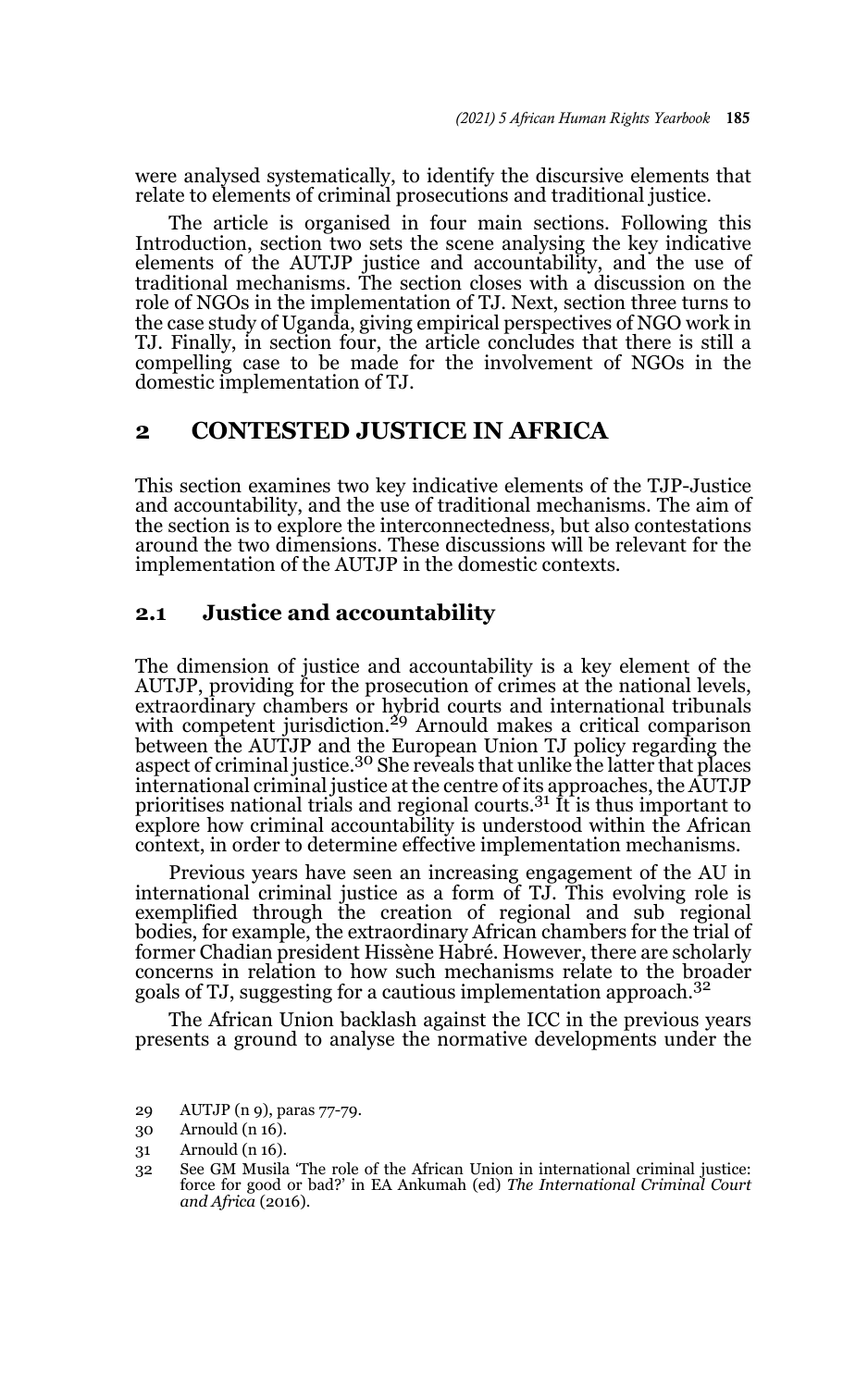TJP.33 In particular, a key question could arise on how states will implement global international criminal justice as a form of TJ. The African Union (AU) is determined to establish a criminal chamber within the African Court of Justice and Human Rights (the criminal chamber). Critics of the ICC intervention in Africa are optimistic about the potential role of the African Court of Justice and Human Rights (ACJHR) in TJ.34 In what he calls a 'differentiated accountability system', Murithi stresses the regional accountability mechanism as a core body under the AU's TJ framework.<sup>35</sup>

The Protocol on Amendments to the Protocol on the Statute of the African Court of Justice and Human Rights (2014) (Malabo Protocol) is a key development within the  $TJ$  framework.<sup>36</sup> However, the controversial provision for immunity for incumbent Heads of State and other senior officials elicits concerns about the relevance of the Malabo Protocol within the context of TJ.37 Besides limiting the mandate of the African Court, the immunity provision has the potential to negatively impact on the TJ capacities of *ad hoc* courts.38 Consequently, there are arguments for African states to respect their obligations arising from the principle of universal jurisdiction and Rome Statute.<sup>39</sup> For example, the ICC is seen as a relevant mechanism in contexts where national courts fail to prosecute top commanders.<sup>40</sup>

Besides its potential merits, Kemp highlights significant problems like lack of adequate finances and human resources, that might impede the functioning of the proposed international criminal law section of the African Human Rights Court.<sup>41</sup> He argues for the continued role of

- 33 J Oloka-Onyango 'Unpacking the African backlash to the International Criminal Court (ICC): the case of Uganda and Kenya' (2020) 4 *Strathmore Law Journal* 41-68; P Brett & LE Gissel *Africa and the backlash against international courts*  $(2020).$
- 34 T Murithi 'The advent of a differentiated accountability system: the African Court of Justice and Human Rights and the AU transitional justice architecture' in C Jalloh, KM Clarke & VO Nmehielle (eds) *The African Court of Justice and Human and Peoples' Rights in context: development and challenges* (2019).
- 35 Murithi (n 34) 166-179.
- 36 Malabo Protocol.
- 37 D Nsereko & MJ Ventura 'Perspectives on the international criminal jurisdiction of the African Court of Justice and Human Rights pursuant to the Malabo protocol (2014) in C Jalloh, KM Clarke & VO Nmehielle (eds) *The African Court of Justice and Human and Peoples' Rights in context: development and challenges* (2019); see also Malabo protocol (n 36) art 46A
- 38 NC Ani 'Implications of the African Union's stance on immunity for leaders on conflict resolution in Africa: the case of South Sudan and lessons from the Habre case' (2018) 18 *African Human Rights Law Journal* 438 at 462.
- 39 CB Murungu 'Towards a criminal chamber in the African Court of Justice and Human Rights' (2011) 9 *Journal of International Criminal Justice* 1087.
- 40 EC Lubaale 'The dominant role of commanders in the Sudanese military justice system and accountability for international crimes' (2018) 26 *African Journal of International and Comparative Law* 391-406.
- 41 G Kemp 'South Africa's (possible) withdrawal from the ICC and the future of the criminalization and prosecution of crimes against humanity, war crimes and genocide under domestic law: a submission informed by historical, normative and policy considerations' (2017) 16 *Washington University Global Studies Law Review* 435.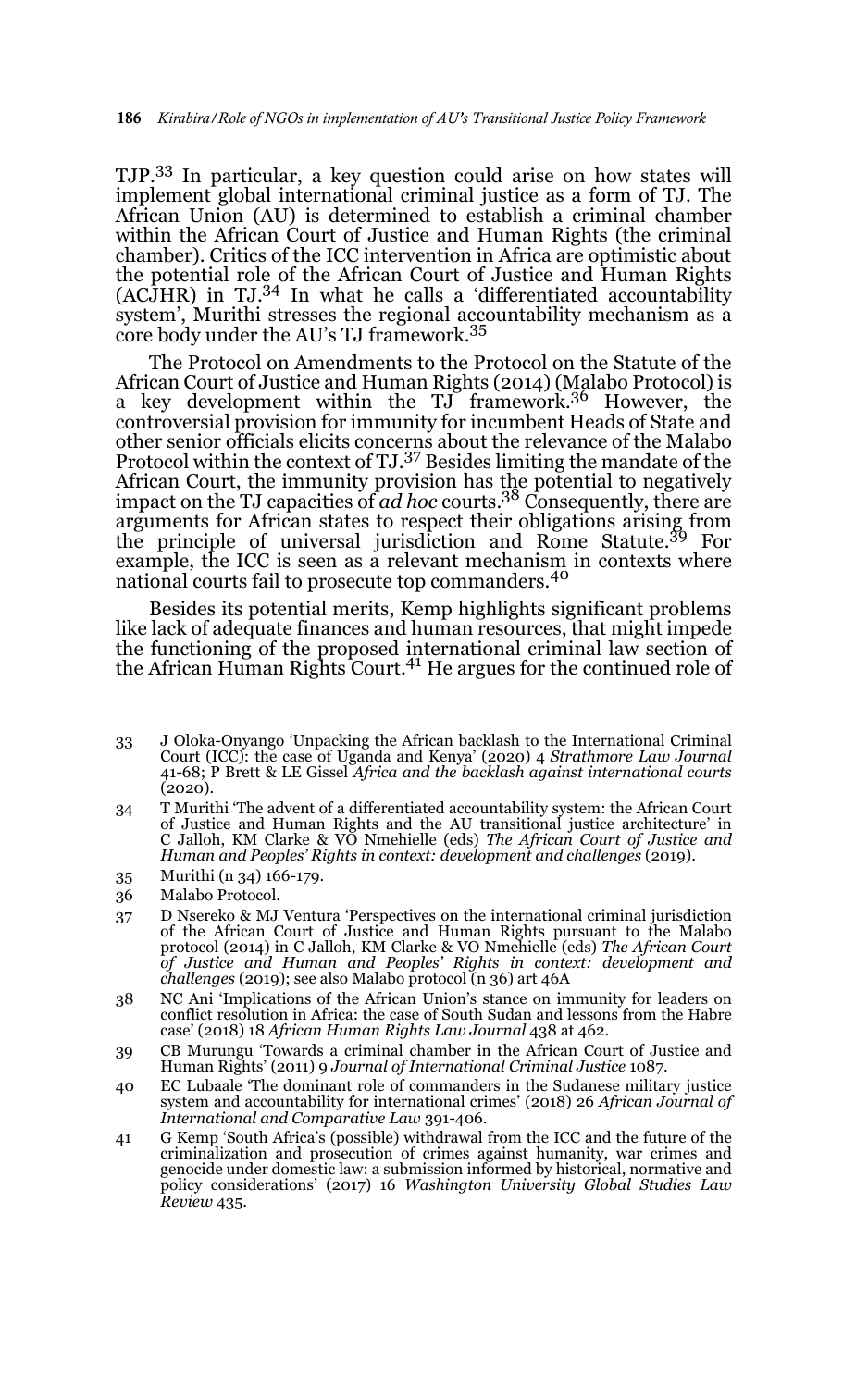the ICC in Africa, under the broad notion of ending impunity.<sup>42</sup> However, it is also vital to consider the nexus between the ICC and the context specific realities.

The challenges surrounding the involvement of the ICC in contexts like Libya and Sudan illustrate the need to examine how accountability mechanisms are implemented.43 Within the context of TJ, Okafor and Ngwaba relate the ICC role to that of a football referee, making observations with a potential for alternative justice.44 In light of the calls for regional accountability mechanisms, it is important to consider the challenges of implementing TJ, most notably, in the absence of regime changes at the domestic levels.<sup>45</sup>

#### **2.2 Traditional justice under the AUTJP**

Besides formal justice and accountability, the AUTJP stresses the importance of traditional and complementary justice mechanisms:<sup>46</sup>

Alongside its focus on holding perpetrators accountable, and hence on retribution, in the African transitional setting the justice and accountability element should involve conciliation and restitution. Procedures should involve granting compensation to victims and facilitating full participation of victims and community members in proceedings and reconciliation and healing.

These traditional mechanisms resonate with empirical research findings on possible alternatives conceptions of justice: (i) restoration of relationships through compensation and rituals; (ii) ending ongoing violations through peace talks; (iii) redistribution of wealth and compensation; (iv) justice as accountability and punishment where the perpetrators confess and live with the affected people; and (v) justice as equality through the prosecution of all perpetrators including state agents.47 Concerns about the application of cosmopolitan notions of justice have triggered calls for alternative forms of justice rooted in the African context, as a way of peacebuilding.48 In a nutshell, the dominant use of criminal accountability as a tool for global justice is criticised for failure to take account of diverse conceptions of justice.<sup>49</sup> Consequently, there are strong arguments for legal pluralism within

- 42 Kemp (n 41) 435.
- 43 See Lubaale (n 40); M Kersten 'Justice after the war: the International Criminal Court and post-Gaddafi Libya' in KJ Fisher & R Stewart (eds) *Transitional justice and the Arab spring* (2014); and M Kersten *Justice in conflict: the effects of the International Criminal Court's interventions on ending wars and building peace* (2016).
- 44 OC Okafor & U Ngwaba 'The International Criminal Court as a 'transitional justice' mechanism in Africa: some critical reflections' (2015) 9 *International Journal of Transitional Justice* 107.
- 45 Murithi (n 34).
- 46 AUTJP (n 9).
- 47 SMH Nouwen & WG Werner 'Monopolizing global justice' (2015) 13 *Journal of International Criminal Justice* 165.
- 48 C Zambakari 'Two paradigms of justice: Criminal vs survivor justice in Africa' (2019) 22 *Contemporary Justice Review* 122-138; C Zambakari 'To punish or to reform? Survivor justice in Africa' (2016) *Conflict Trends* 3-11.
- 49 Nouwen & Werner (n 47).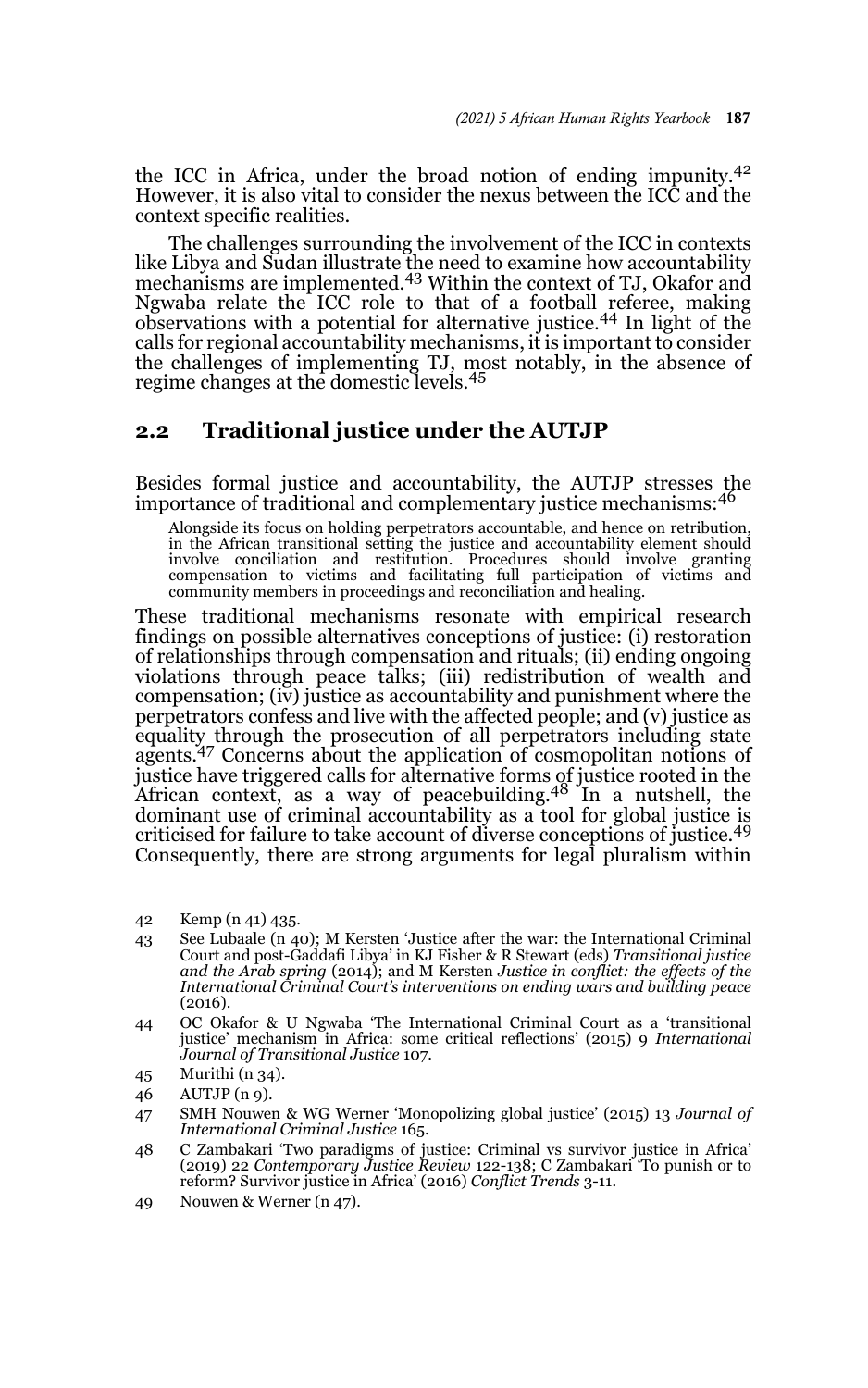international criminal justice.50 The use of traditional justice mechanisms is particularly suited in post-war contexts, where it fosters reintegration of former combatants.<sup>51</sup>

Notable traditional justice mechanisms include *Gacaca* in Rwanda, *Magamba* spirit mediums in Mozambique, *Fambul Tok* or 'family talk' in Sierra Leone, *Bashingantahe* or counsel of wise elders in Burundi and the *Mato Oput* system in Northern Uganda.52 More generally, the AU peace and security architecture recognises the pivotal role of the panel of the wise (elders) in the conflict prevention and resolution.<sup>53</sup>

Consequently, one could think of ways in which the TJP would influence the policies of both state and non-state actors, on traditional justice mechanisms. However, the practical implementation of traditional justice remains a critical challenge.54 It is important to note that legal pluralism triggers tensions within the communities, due to the divergent normative orders between formal and traditional justice.55

In light of this dilemma, a key question arises: What strategies can the AU invoke to ensure that both criminal accountability and traditional justice are implemented, without undermining the broad goals of the TJP? Crucially, the role of non-state actors like NGOs becomes vital. The next section explores the role of NGOs within TJ, specifically their work and policies regarding the two key indicative elements of the TJP-Justice and accountability, and the use of traditional mechanisms.

### **2.3 Implementation of TJ through NGOs**

The past years have seen growing NGO engagements within the African human rights mechanisms through advisory opinions and strategic litigation, within the broader context of human rights.<sup>56</sup> Another notable role that we could think of relates to the monitoring of state compliance with TJ processes, since NGOs are part of broader compliance constituencies that also include the judiciary and media.

- 50 EC Lubaale 'Legal pluralism as a lens through which to appreciate the role and place of traditional justice in International Criminal Justice' (2020) 52 *Journal of Legal Pluralism and Unofficial Law* 180-202.
- 51 C Rose & FM Ssekandi 'The pursuit of transitional justice and African traditional values: a clash of civilizations' (2007) 4 *SUR International Journal on Human Rights* 101-107.
- 52 African Commission on Human and Peoples' Rights 'Study on transitional justice and human and peoples' rights in Africa, 2019 https://www.achpr.org/news/ viewdetail?id= $185$  (accessed 22 June 2021).
- 53 A Jegede 'The African Union peace and security architecture: can the panel of the wise make a difference?' (2009) 9 *African Human Rights Law Journal* 409-433.
- 54 E Brems, G Corradi & M Schotsmans *International actors and traditional justice in sub-Saharan Africa: policies and interventions in transitional justice and justice sector aid* (2015); Lubaale (n 50).
- 55 Brems, Corradi & Schotsmans (n 54).
- 56 M Killander & MG Nyarko 'Human rights developments in the African Union' (2018) 18 *African Human Rights Law Journal* 732-757.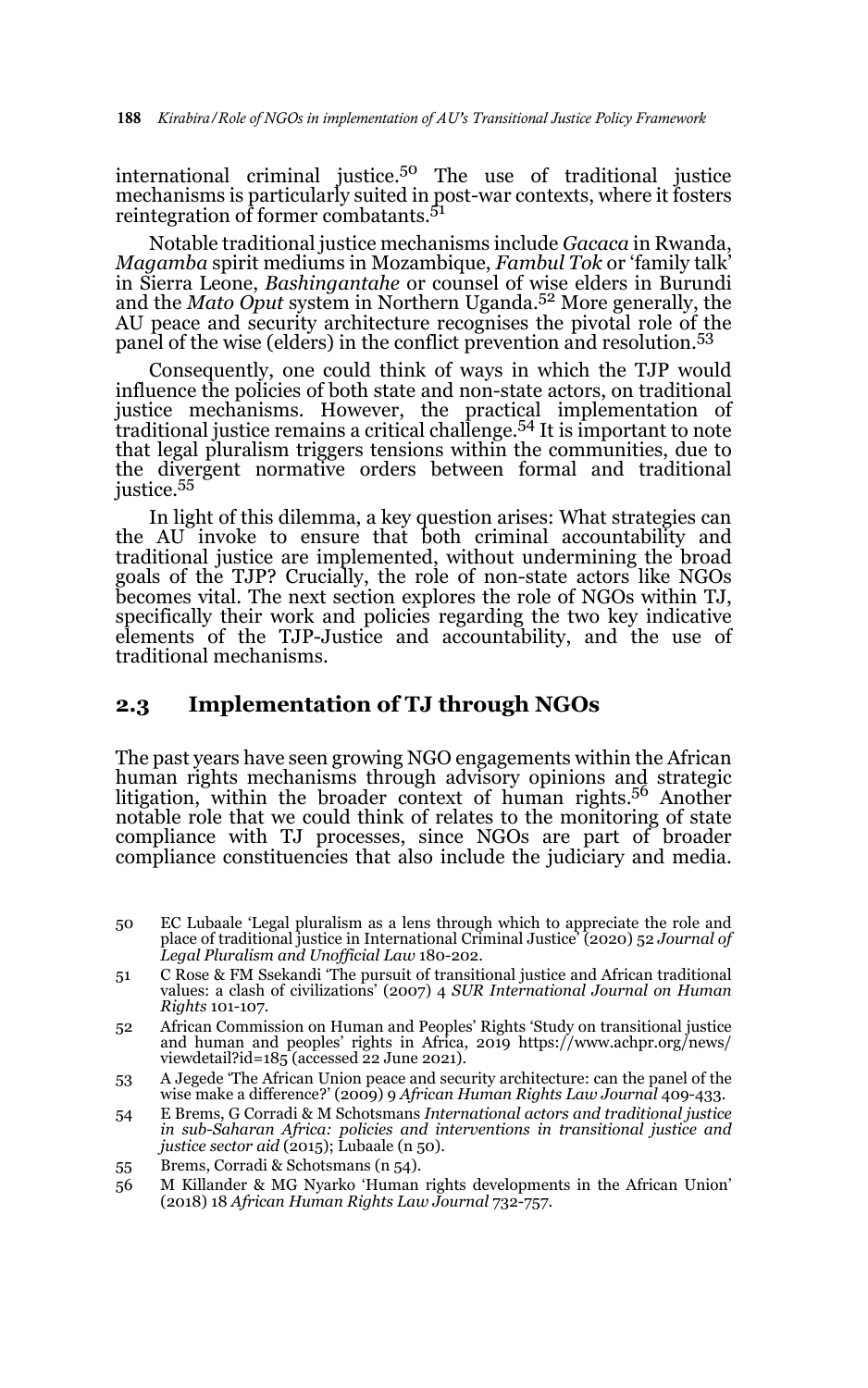However, human rights scholars argue that such constituencies can either advance or obstruct the domestic implementation of regional human rights standards.<sup>57</sup> It is thus therefore important to identify the various ways in which NGOs influence the adoption and implementation of TJ mechanisms at the national and local levels.

According to Long and Murray, ownership of the African Commission soft law instruments can be demonstrated by NGOs, in addition to national human rights institutions and states.<sup>58</sup> As a tool to encourage implementation of human rights decisions made by regional bodies, NGOs play critical roles in increasing visibility and publicity around human rights while pressuring states to comply.<sup>59</sup>

NGOs organise workshops where stakeholders hold discussions outlining what TJ should look like. For example, discussions within NGO workshops in the Democratic Republic of the Congo (DRC) proposed a decentralised approach to TJ through the use of local<br>committees, due to the context sensitive dynamics.<sup>60</sup> Another important suggestion relates to what Arnould regards as a 'grounded decentralisation' requiring the implementation of TJ based on victims' own conceptions of justice, instead of normative positions.<sup>61</sup> In the opinion of the author, such decentralised approaches would be a good basis for implementation of the TJP element of traditional justice.

NGO coalitions play a pivotal role in legitimising truth and justice mechanisms through their engagement with the public, media, donors, governments and these TJ mechanisms.<sup>62</sup> As a solution to what she terms as 'renewed authoritarianism' in Egypt, Aboueldahab advances a TJ approach that prioritises social justice, judicial activism and the strengthening of civil society.<sup>63</sup> She uses the Egyptian case to empathise the importance of NGOs in shaping TJ, particularly in authoritarian contexts.64

From a normative perspective, NGOs fill the gaps where the states lack capacity, by drafting TJ legislation and working directly with the<br>victims.<sup>65</sup> It can be argued that by articulating TJ norms from an

57 A Donald & A Speck 'The dynamics of domestic human rights implementation: lessons from qualitative research in Europe' (2020) 12 *Journal of Human Rights Practice* 59.

- 59 C Sandoval, P Leach & R Murray 'Monitoring, cajoling and promoting dialogue: what role for supranational human rights bodies in the implementation of individual decisions?' (2020) 12 *Journal of Human Rights Practice* 86-87.
- 60 V Arnould 'Reflections on a decentralized approach to transitional justice in the DR Congo' (2021) 33 *Africa Policy Brief* 1-10.
- 61 Arnould (n 60) 7.
- 62 LK Bosire & G Lynch 'Kenya's search for truth and justice: the role of civil society' (2014) 8 *International Journal of Transitional Justice* 256-276; C Sperfeldt 'The trial against Hissène Habré: networked justice and reparations at the extraordinary African chambers' (2017) 21 *International Journal of Human Rights* 1243-1260.
- 63 N Aboueldahab 'Transitional justice policy in authoritarian contexts: the case of Egypt' (2017) *Brookings Doha Center* 3-5.
- 64 Aboueldahab (n 63) 3-5.
- 65 Brankovic & Van der Merwe (n 3).

<sup>58</sup> Long & Murray (n 17) 107.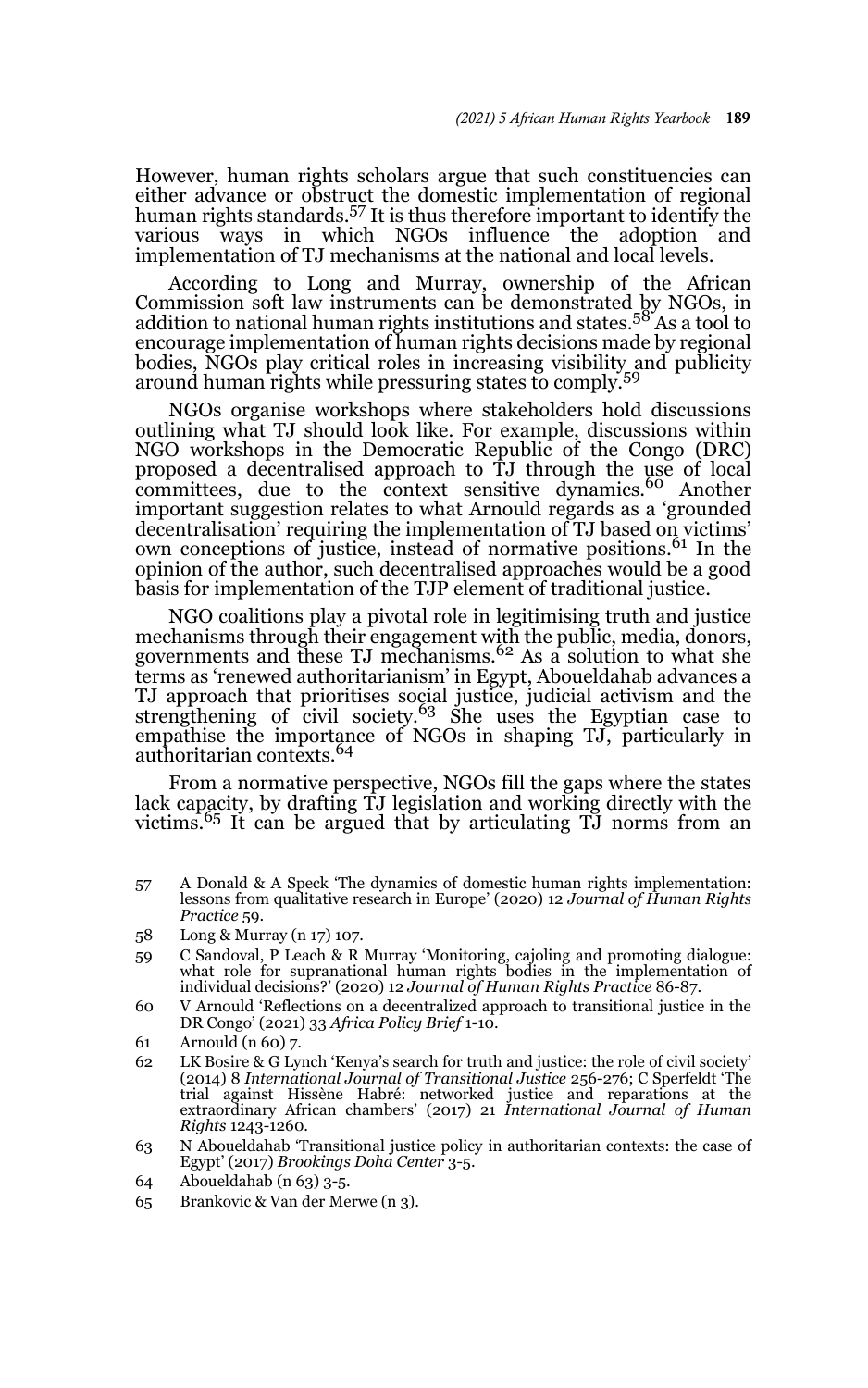African perspective, NGOs have the potential to legitimise the constituent elements of the TJP in contexts where TJ is contested. We cannot underestimate the role of local NGOs in the implementation of traditional justice mechanisms. Community based NGOs have the potential to question top-down approaches that may not be culture-congruent'.66 Ultimately, the local ownership of the TJP is critical in order to guarantee its successful implementation.

NGOs are pivotal in the work of specialised criminal tribunals. The Special Court for Sierra Leone (SCSL) had a cordial relationship with NGOs and needed their support, particularly the Office of the Prosecutor.<sup>67</sup> NGOs were influential in the interpretation of the Special Court Agreement (Ratification) Act 2002, in regards to the contested legal relationship between the Tribunal and the Truth and Reconciliation (TRC).<sup>68</sup> As the two TJ mechanisms operated in parallel, there were legal concerns regarding the use of evidence and overlap in their mandates. Therefore, the interpretative role of NGOs can be regarded as a form of legitimisation of the tribunals, since it sets a new normative foundation for TJ.

Despite the aforementioned merits of NGOs, it is important to consider the structural dynamics surrounding NGO work. International NGOs are considered as 'gatekeepers' in the TJ field, since they not only do advocacy, but also operationalise particular TJ elements.<sup>69</sup> In an arena of multiple social and political dimensions, NGOs may not always reflect the views of the local constituencies of TJ<br>-victims, but accentuate donor goals.<sup>70</sup> These donor dynamics have a negative implication on TJ in the local context, as top-down approaches are not always appropriate for the underlying societal needs. In relation to implementation, local NGOs can either adapt or resist TJ concepts and institutions.71

Against the background of the critical role of NGOs in TJ, a crucial question arises in respect to how the TJP could be implemented in domestic contexts. The next section will make a qualitative analysis of the case study of Uganda, to identify the constructive role that NGOs play in implementation of TJ.

71 Van der Merwe & Brankovic (n 24).

<sup>66</sup> LE Fletcher & HM Weinstein 'Writing transitional justice: an empirical evaluation of transitional justice scholarship in academic journals' (2015) 7 *Journal of Human Rights Practice* 191.

<sup>67</sup> Interview with DM Crane, Founding Chief Prosecutor, 1 March 2021.

<sup>68</sup> WA Schabas 'Internationalized courts and their relationship with alternative accountability mechanisms: the case of Sierra Leone' in CPR Romano, A Nollkaemper & JK Kleffner (eds) *Internationalized Criminal Courts: Sierra Leone, East Timor, Kosovo, and Cambodia* (2004) 166.

<sup>69</sup> S Dezalay 'The role of international NGOs in the emergence of the field of transitional justice: a case-study of the International Center for Transitional Justice' in C Lawther, L Moffett & D Jacobs (eds) *Research handbook on transitional justice* (2017).

<sup>70</sup> A Jeffrey, L Staeheli & DJ Marshall 'Rethinking the spaces of civil society' (2018) 67 *Political Geography* 112.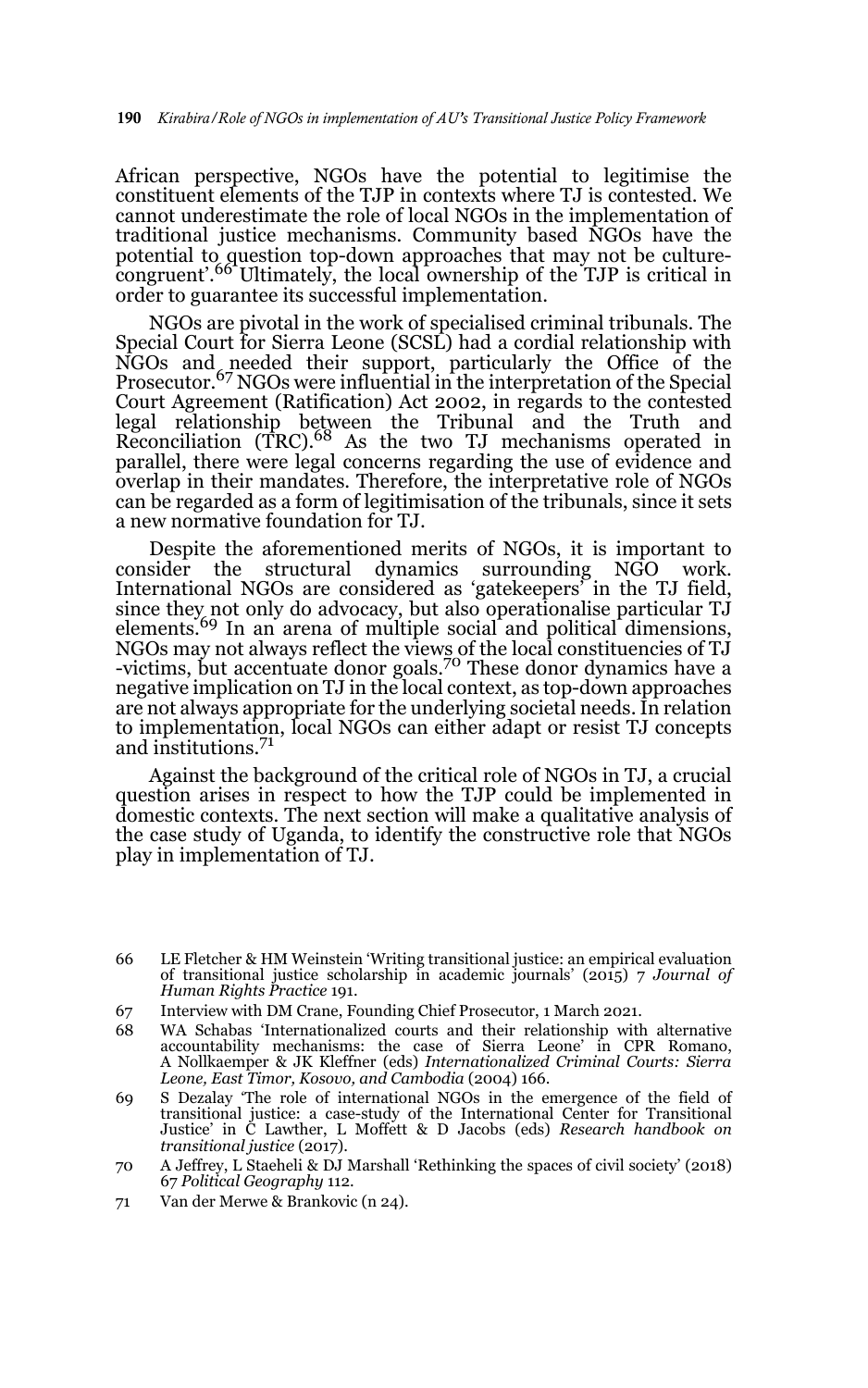# **3 IMPLEMENTATION OF TRANSITIONAL JUSTICE IN UGANDA: PIVOTAL ROLE OF NGOS**

The Uganda case study aims to show the critical role of NGOs in the implementation of TJ. The section starts by giving a historical account of TJ in Uganda. Against this background, it then links the NGO work to the constitutive elements of the ATJP. The analysis rests on two dimensions: First, the work of transnational networks and coalitions and second, the role of NGOs in fostering local ownership of TJ. Local ownership will be analyses through the victim-oriented discourses on TJ within the post-conflict effected communities.

# **3.1 Brief historical overview of conflict and TJ in Northern Uganda**

Northern Uganda erupted into in a civil conflict in 1987, one year after President Yoweri Museveni took charge of the country. The Lord's Resistance Army (LRA), a new rebel movement, was formed by Joseph Kony. The LRA were implicated in acts of sexual violence, murder and recruitment of children as soldiers. There atrocities caused massive internal displacement of more than 440 000 persons in Northern Uganda.<sup>72</sup>

In 1994, there was a temporary ceasefire and a peace agreement was close to being reached between the Government of Uganda and the LRA.73 However, the LRA returned to the bush and the violence escalated in the coming subsequent years. In July 2006, the Ugandan government and the LRA commenced peace talks, convened in Juba, South Sudan. These talks collapsed in December 2008.74 Either side viewed the other with suspicion and the Ugandan government opted for a military operation to end the insurgency.<sup>75</sup>

<sup>72</sup> Office of the special representative of the Secretary-General for children and armed conflict 'The lord's resistance army and children' (2012) https://children andarmedconflict.un.org/2012/06/the-lords-resistance-army-and-children/ (accessed 19 June 2021).

<sup>73</sup> Agreement between the Uganda government and the Lord's Resistance Army (LRA) (Gulu ceasefire) (1994) file:///C:/Users/Admin/Downloads/UG\_940202\_ The%20Gulu%20Ceasefire.pdf, (accessed 10 March 2021).

<sup>74</sup> D Hendrickson & K Tumutegyereize *Dealing with complexity in peace negotiations: Reflections on the Lord's Resistance Army and the Juba Talks*  $(2012)$  5.

<sup>75 &#</sup>x27;Army doubts Kony peace offer' *New Vision* 25 May 2006.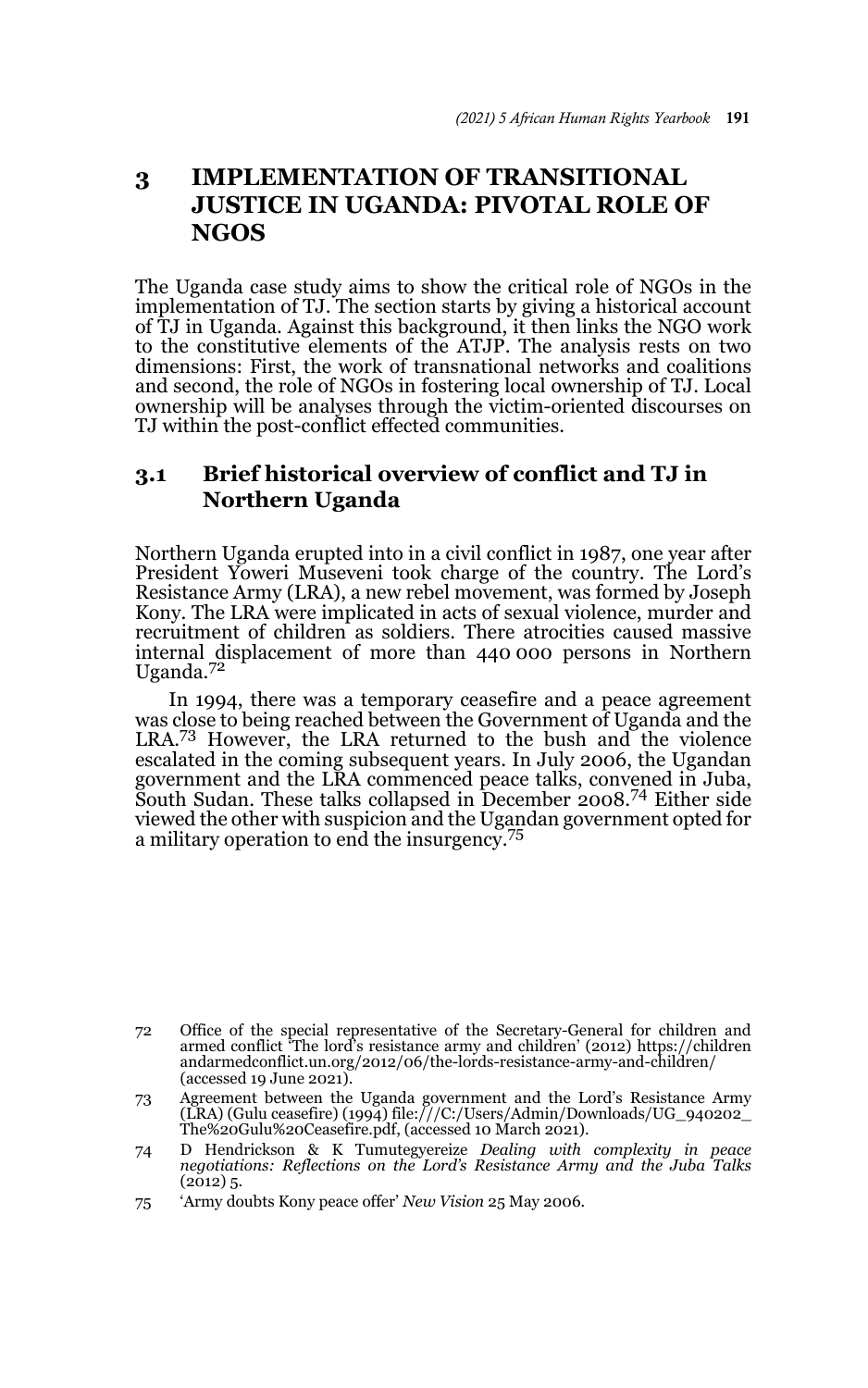Due to the demand for peace, the Ugandan government enacted an Amnesty Act in 2000, which offered immunity and resettlement packages to LRA fighters who surrendered. Consequently, over 26 000 people in the whole country responded positively and returned home.<sup>76</sup> In 2002, the Ugandan government began an intensive military drive named 'Operation Iron Fist', exerting further pressure on the LRA.<sup>77</sup> Despite its initial success, the number of internally displaced persons (IDPs) grew to over 800 000 at the end of 2003.78 One year after the ICC started its work in 2002, the Ugandan government referred the situation to the ICC for investigation.

 On 6 May 2005 the Office of the Prosecutor (OTP) filed an application to Pre-Trial Chamber II for warrants of arrest for five of the most senior commanders in the LRA, and they were subsequently issued on 8 July 2005.79 Subsequently, arrest warrants relating to crimes against humanity and war crimes, were issued for the LRA's top 5 commanders in 2005. Dominic Ongwen, one of LRA's top commanders surrendered in 2015, and his trial before the ICC commenced in 2016.<sup>80</sup> In 2008, the ICC trust fund for victims started its assistance mandate operations in Uganda, as a way or repairing the post-war affected communities.<sup>81</sup>

It is important to note that the Juba peace talks and the domestic implementation of the Rome Statute led to the creation of a hybrid court in Uganda, the International Crimes Division (ICD).<sup>82</sup> Thomas Kwoyelo, a commander of the LRA, was arrested and prosecuted at the ICD for atrocities he committed in Northern Uganda. At the time of writing this article, Kwoyelo's trial was underway.

On 4 February 2021, the Trial Chamber IX of the ICC convicted Ongwen of 61 out of 70 counts of war crimes and crimes against humanity, and on  $6$  May 2021, sentenced him to 25 years

- 76 Conciliation resources 'Undermining the LRA: Role of Uganda's Amnesty Act' https://www.c-r.org/news-and-views/comment/undermining-lra-role-ugandasamnesty-act (accessed 22 June 2010).
- 77 A Macdonald 'In the interests of justice? The International Criminal Court, peace talks and the failed quest for war crimes accountability in Northern Uganda' (2017) 11 *Journal of Eastern African Studies* 631.
- 78 KC Dunn 'Uganda: The Lord's Resistance Army' (2004) 31 *Review of African Political Economy* 141.
- 79 See International Criminal Court 'Statement by the Chief Prosecutor on the Uganda arrest warrants', 14 October 2005, at 3, https://www.icc-cpi.int/nr/ rdonlyres/3255817D-fd00-4072-9F58-fdb869F9B7cf/143834/lmo\_20051014\_ English1.pdf (accessed 1 September 2020).
- 80 See International Criminal Court 'Statement of the Prosecutor of the International Criminal Court, Fatou Bensouda, following the surrender and transfer of top LRA Commander Dominic Ongwen' 21 January 2015 https://www.icc-cpi.int/Pages/ item.aspx?name=otp-stat-21-01-2015 (accessed 20 June 2021).
- 81 KJ Fisher 'Messages from the expressive nature of ICC reparations: complexvictims in complex contexts and the trust fund for victims' (2020) 20 *International Criminal Law Review* 318-345.
- 82 High Court (International Crimes Division) practice direction, legal notice No 10 of 2011, section 6(1). The ICD was set up in 2008 to prosecute international crimes under the ICC Act of 2010, the Geneva Conventions Act 1964 and Ugandan criminal law.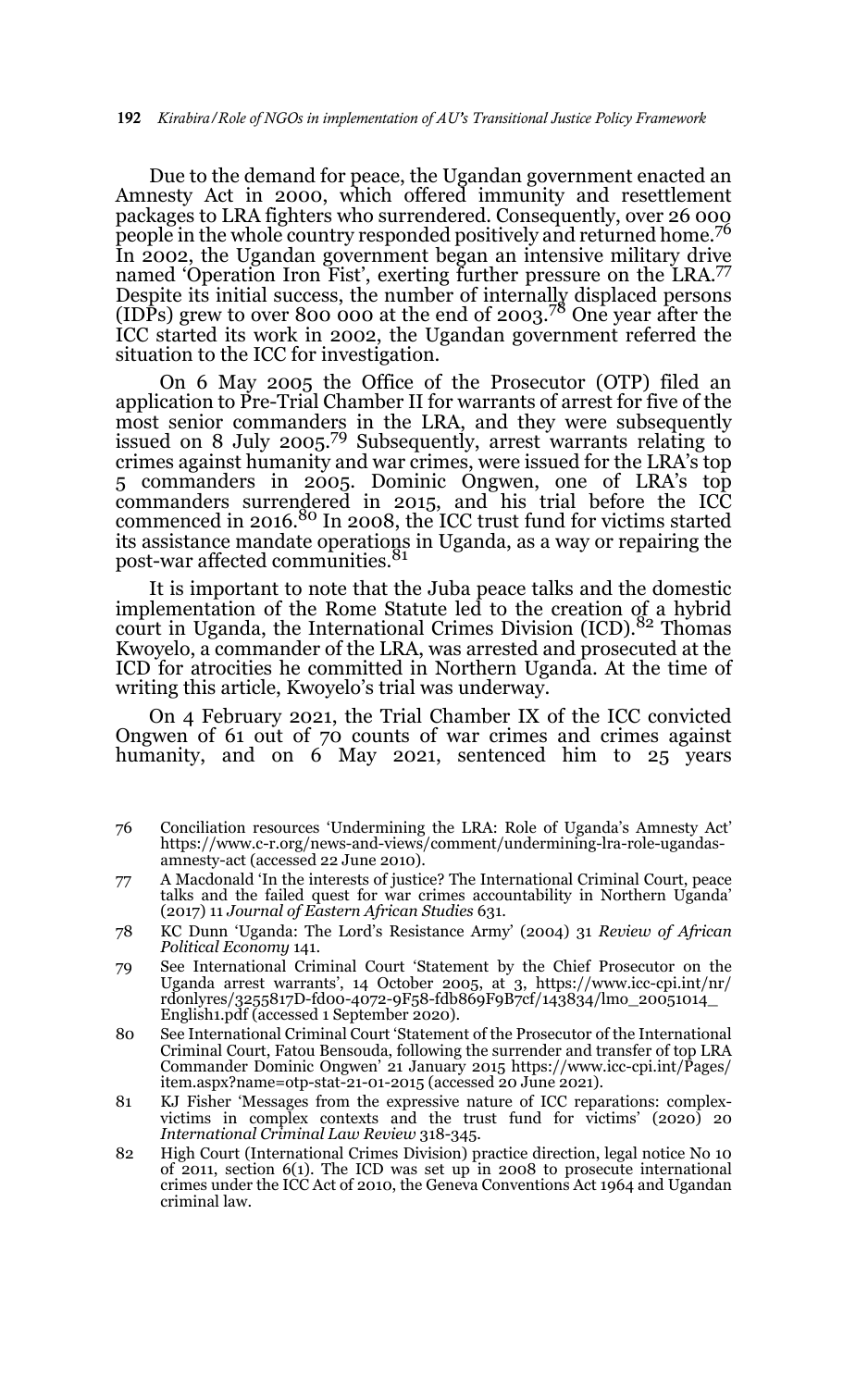imprisonment.83 Ongwen's prosecution elicited mixed views on the role of international criminal justice within the broader TJ context, considering the fact that Ongwen was both a victim of the brutality of<br>the LRA as well as a perpetrator of gross crimes.<sup>84</sup> Besides the criminal accountability, other forms of TJ include amnesty and reconciliation.

In June 2019, Uganda adopted a National Transitional Justice<br>Policy, <sup>85</sup> three months after the adoption of the AUTJP. The policy was founded upon the peace negotiations in Juba and the Agreement on Accountability and Reconciliation (AAR), that acknowledged the 'need for an overarching justice framework that will provide for the exercise of formal criminal jurisdiction, and for the adoption and recognition of<br>complementary alternative justice mechanisms'.<sup>86</sup> Uganda's TJ Policy mirrors the key constitutive elements of the AUTJP-formal accountability and traditional justice mechanisms.

### **3.2 Implementing accountability mechanisms through networks**

The TJ element of formal accountability is reflected through the application of international criminal justice in Uganda. One notable mechanism relates to the intervention of the ICC in Uganda. The initial relationship between the Ugandan government and the ICC, had been perceived as a 'marriage made in heaven'.87 However, all was not smooth, as the Court navigated its way through the affected communities and other stakeholders, including NGOs.

At the domestic level, the Northern Ugandan Transitional Justice Working Group (NUTJWG), a collation of over sixty NGOs was formed<br>in 2008 to engage with TJ mechanisms.<sup>88</sup> Workshops convened under the auspices of NUTJWG aimed at 'building consensus among civil society in northern Uganda to promote collective and collaborative engagement on issues of transitional justice'.<sup>89</sup>

So, what do we make of these NGO coalitions within the context of implementing TJ? In Northern Uganda, the coalitions hosted

- 83 *The Prosecutor v Dominic Ongwen*, ICC-02/04-01/15, trial chamber IX, sentence, 6 May 2021; TR Kirabira, 'Ongwen at the International Criminal Court' (2021) 25 *ASIL Insights*.
- 84 A Branch 'Dominic Ongwen on Trial: The ICC's African dilemmas' (2017) 11 *International Journal of Transitional Justice* 39; EK Baines 'Complex political perpetrators: reflections on Dominic Ongwen' (2009) 47 *Journal of Modern African Studies* 163-191.
- 85 Uganda TJP (n 25).
- 86 'Annex to the agreement on accountability and reconciliation between the government of the Republic of Uganda and the Lord's Resistance Army/ Movement (Annex to June 29 Agreement), Juba, Sudan, June 29, 2007, February 19, 2008' para 5.2.
- 87 Oloka-Onyango (n 33) 47.
- 88 Justice and reconciliation project annual report (2009) 7 http://justice andreconciliation.com/wp-content/uploads/2009/01/JRP\_AnnualReport\_2009 -SM.pdf (accessed 11 April 2021).
- 89 Justice and reconciliation report (n 88).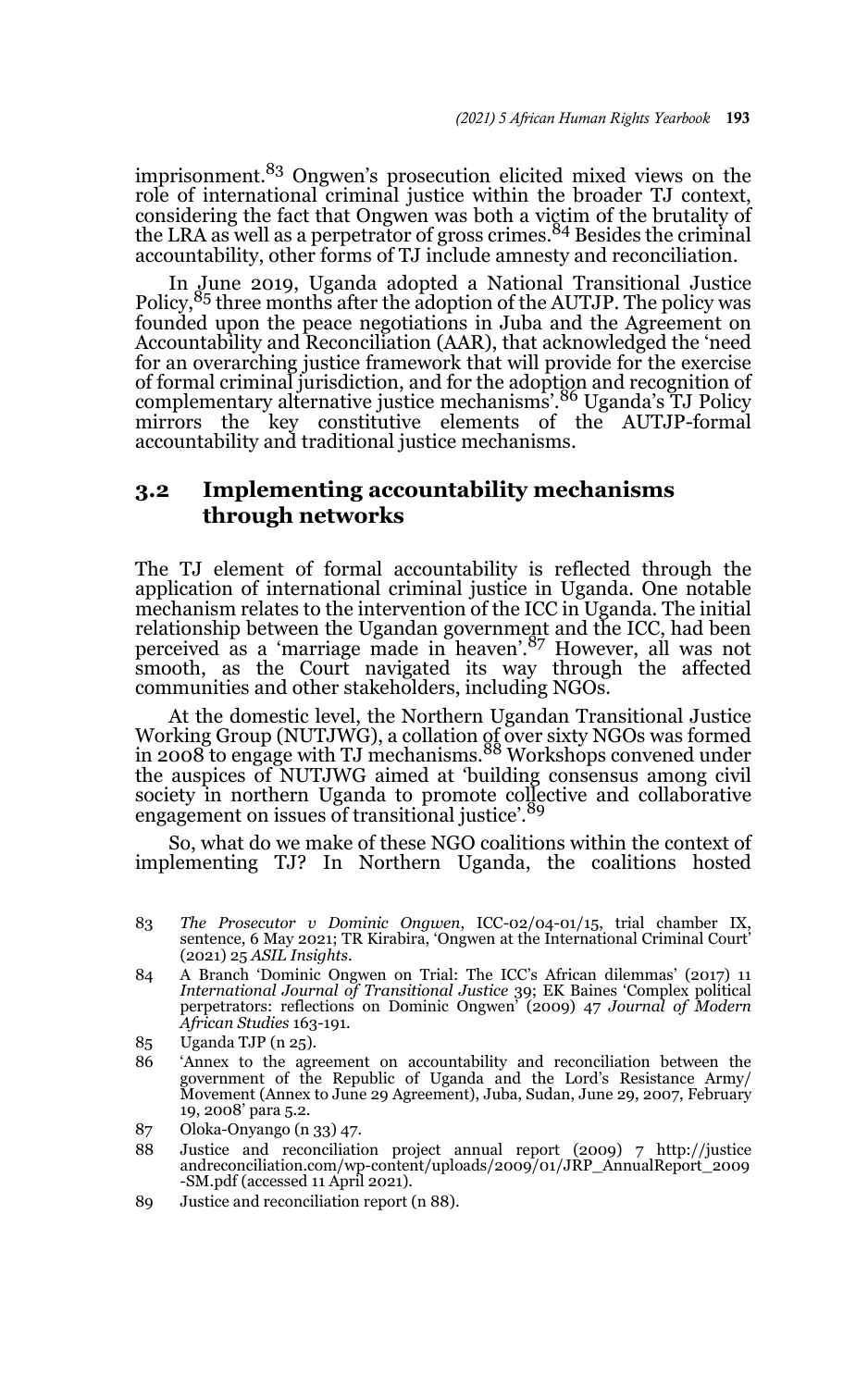consultative dialogues within the affected communities to reflect on indicted Ongwen's 'Justice Dilemma,' emphasising the importance of both the ICC and domestic justice mechanisms.90 NUTJWG's work diminished significantly as the ICC case progressed'.91 One possible reason for the redundancy of the coalition can be attributed to shifting donor and international NGO priorities in the preceding years, as revealed earlier from Macdonald's empirical work in Northern Uganda.92 Crucially, it can be argued that donor priorities have some influence on how TJ is implemented.

NGO networks were pivotal in the victims' participation process at the ICC. As one local leader and NGO noted:

Many of the international partners wanted the victim's voices to be heard and some of them even facilitated the victims to the Hague so that they can be part of the process. They also wanted the court to put in consideration of the victim's feelings. Some victims were also facilitated in the court seat so that they can watch the trial and be a part of it.<sup>93</sup>

NGO representatives from Uganda Victims Foundation (UVF) participated in meetings of the Assembly of States Parties (ASP) to the ICC.<sup>94</sup> The UVF network facilitates dialogues and Victim ICC.<sup>94</sup> The UVF network facilitates dialogues and Empowerment Training'.95 It is important to note that due to the sensitivity about ICC intervention, UVF operated under a broad coalition of NGOs named Uganda Victims' Rights Working Group (U-VRWG). A founding member of UVF noted: 'There were fears from retaliation when talking about the ICC in the North'.<sup>96</sup> On a global level, the victims work was part of a wider Victims' Rights Working Group (VRWG) hosted by REDRESS in London.97 Crucially, the issue of victims' rights and justice remained central within the discourses and work of NGO networks.

Another notable network was the Ugandan Coalition for the International Criminal Court (UCICC), formed in 2004 and hosted by the Human Rights Network Uganda (HURINET–U). It was envisioned as a broad network 'to bring together key players in civil society, government and the international community to map out, as well as endorse a strategy to be employed in the campaign for the ICC in

- 91 Interview with NGO representative, 2 March 2021.
- 92 Macdonald (n 1) 233.
- 93 Interview with local leader and NGO representative, 6 March 2021.
- 94 Interview with a legal representative for victims in the *Dominic Ongwen* case, 12 April 2021
- 95 TrustAfrica 'Strengthening victim participation in accountability processes: Learning from the experiences of the victim support initiative (VSI)' *TrustAfrica,* August 2019 https://www.trustafrica.org/en/resource/news/item/3435strengthening-victim-participation-in-accountability-processes-learning-fromthe-experiences-of-the-victim-support-initiative-vsi (accessed 12 April 2021).
- 96 Interview with founding member of UVF, 12 March 2021.
- 97 VRWG http://www.vrwg.org/about-vrwg/who-we-are (accessed 13 April 2021).

<sup>90 &#</sup>x27;Ongwen's Justice Dilemma' I*FAIR*, 18 March 2015 https://ifair.eu/2015/03/18/ ongwens-justice-dilemma/ (accessed 12 April 2021).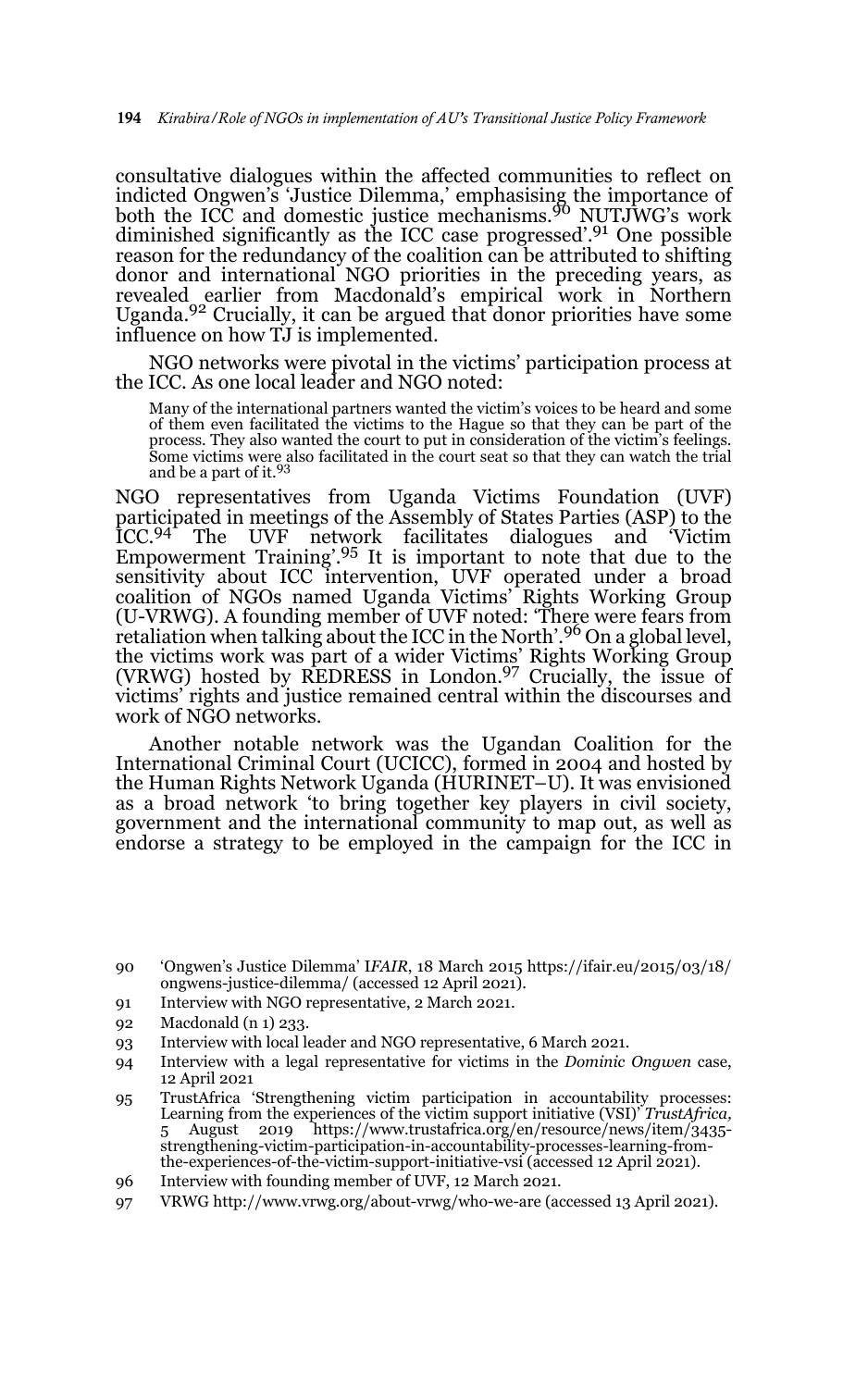Uganda'.98 There were contestations among local NGOs regarding who should host the UCICC.<sup>99</sup>

UCICC was not just an advocacy network, but was also involved in the implementation of TJ programmes as the ICC case against Ongwen progressed. According to one of its former coordinators, 'the coalition was just implementing activities, yet it was supposed to be synergising NGO efforts'.100 This observation illustrates the critical role of NGO networks in legitimising international criminal justice. It also opens up space for closer analysis of how networks might impact on the way in which the AUTJP is implemented in domestic contexts.

During the review conference of the Rome Statute that took place in 2010 in Uganda, the UCICC directly engaged with both ICC staff and delegations. Among other goals, they aimed 'to bring ICC closer to the people affected'.101 In addition, local events debunked the perception of the ICC as biased against African countries.102 In the opinion of the author, the legitimacy of formal accountability mechanisms is intricately connected to the discourses among the affected communities.

From a normative perspective, the UCICC was instrumental in the ratification and domestic implementation of the Rome Statute in Uganda.<sup>103</sup> At the time of writing this article, the UCICC was technically not in operation. Two reasons are provided for this situation: First, its operations were largely done by one NGO,<br>HURINET–U, which created conflicts among member NGOs.<sup>104</sup> The other critical aspect relates to the funding. As explained by a former Coordinator, 'The priorities of donors changed along the way, there were some serious challenges.'105 This is akin to Kendall's observation regarding the Special Court for Sierra Leone, in what she terms 'donors' justice'.<sup>106</sup> Crucially, it can be argued that NGO work in the field of TJ is to some extent dependant on priorities of other actors like donors and the state. Within the context of Uganda, these donor dynamics also have a negative impact, since certain TJ mechanism like amnesty and reconciliation are obscured.

- 98 Information about UCICC published on the Victims' Rights Working Group (VRWG) http://www.vrwg.org/about-vrwg/ucicc (accessed 12 April 2021).
- 99 Interview with a former coordinator of the UCICC, 2 March 2021.
- 100 Interview with a former coordinator of the UCICC, 2 March 2021.
- 101 Coalition for the International Criminal Court https://www.coalitionforth eicc.org/country/uganda (accessed 12 April 2021).
- 102 Coalition for the International Criminal Court (CICC) 'ICC challenges: Perspectives from Uganda's student community' Coalition for the International Criminal Court 27 September 2017 https://www.coalitionfortheicc.org/news/ 20170927/icc-challenges-perspectives-ugandas-student-community (accessed 12 April 2021).
- 103 Interview with a former coordinator of the UCICC,12 March 2021. The country adopted the International Criminal Court Act (ICC Act 2010) in June 2010.
- 104 Interview with a former coordinator of the UCICC, 2 March 2021.
- 105 Interview with a former coordinator of the UCICC, 12 March 2021.
- 106 S Kendall 'Donors justice: recasting international criminal accountability' (2011) 24 *Leiden Journal of International Law* 585-606.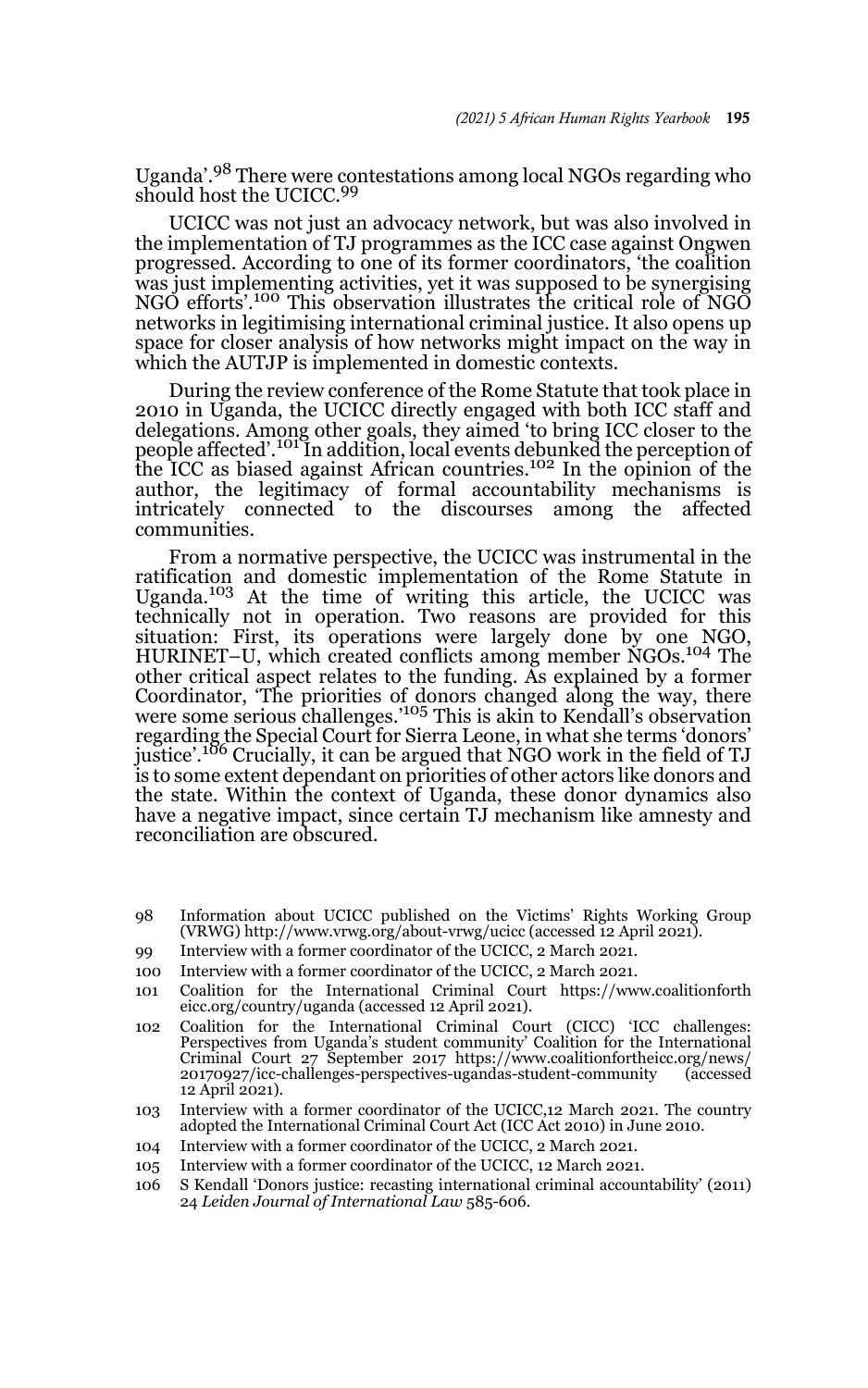International NGOs do both advocacy and implementation of TJ. The International Centre for Transitional Justice (ICTJ) has operated in the country since 2005, mainly offering technical support and capacity building.107 Similarly, *Avocats Sans Frontier* (ASF) works in the thematic areas of victims and reparations under the TJ process.<sup>108</sup> From the author's observations, some transnational NGO networks are akin to donor beneficiary relationships. Ultimately, it can be argued that these relationships have a bearing on the way in which TJ is implemented. One argument could be that international NGOs mirror particular objectives of the AUTJP, in line with their goals.

As the *Dominic Ongwen* case progressed, international NGOs further engaged in support for international criminal justice-oriented elements of TJ. For REDRESS, important aspects relate to the issue of reparations for victims. REDRESS works with local intermediaries to build capacity in the domestic accountability for international crimes.<sup>109</sup> This intervention somewhat overlaps with that of ASF and ICTJ. Nonetheless, NGOs were pivotal in the *Ongwen* case, as revealed by Benjamin Gumpert, the lead prosecutor in the trial:

The experience was mixed. Some NGOs were supportive and prepared to provide information and assistance, since they believed this would be for the benefit of their clients. Others were defensive and uncooperative. They did not always give reasons. My feeling was that it depended very much upon the pre-formed attitudes of influential NGO staff to the ICC and its work in Uganda.<sup>110</sup>

In light of the aforementioned observation, the impact of transnational NGO networks in TJ cannot be underestimated. In a broader perspective, the observations resonate with Lohne's research findings on the role of NGO networks in global justice.<sup>111</sup> As asserted by Howard Morrison, a judge in the Appeals Chamber of the ICC, 'NGOs may be the principal force in pushing for universal jurisdiction'.<sup>112</sup> However, considering the need for legal pluralism in TJ, it is also vital to explore how NGO work impacts on the implementation of alternative forms of justice besides criminal accountability.

Regarding the element of traditional justice, the work of the Coalition for Reconciliation in Uganda (CORU) empathised reconciliation and healing. CORU was established by NGOs, academics,

- 109 For a detailed analysis, see REDRESS 'Not with us: strengthening victim participation in transitional justice processes in Uganda' (2020) https:// redress.org/wp-content/uploads/2020/07/Not-Without-Us-Report-for-Web.pdf (accessed 27 May 2021).
- 110 Interview, 6 May 2021.
- 111 K Lohne *Advocates of humanity: human rights NGOs in international criminal justice* (2019).
- 112 Interview, 5 March 2021.

<sup>107</sup> ICTJ-Uganda https://www.ictj.org/our-work/regions-and-countries/uganda  $(\text{accessed 10 April } 2021).$ 

<sup>108</sup> ASF https://www.asf.be/blog/category/country/ouganda/ (accessed 10 April 2021).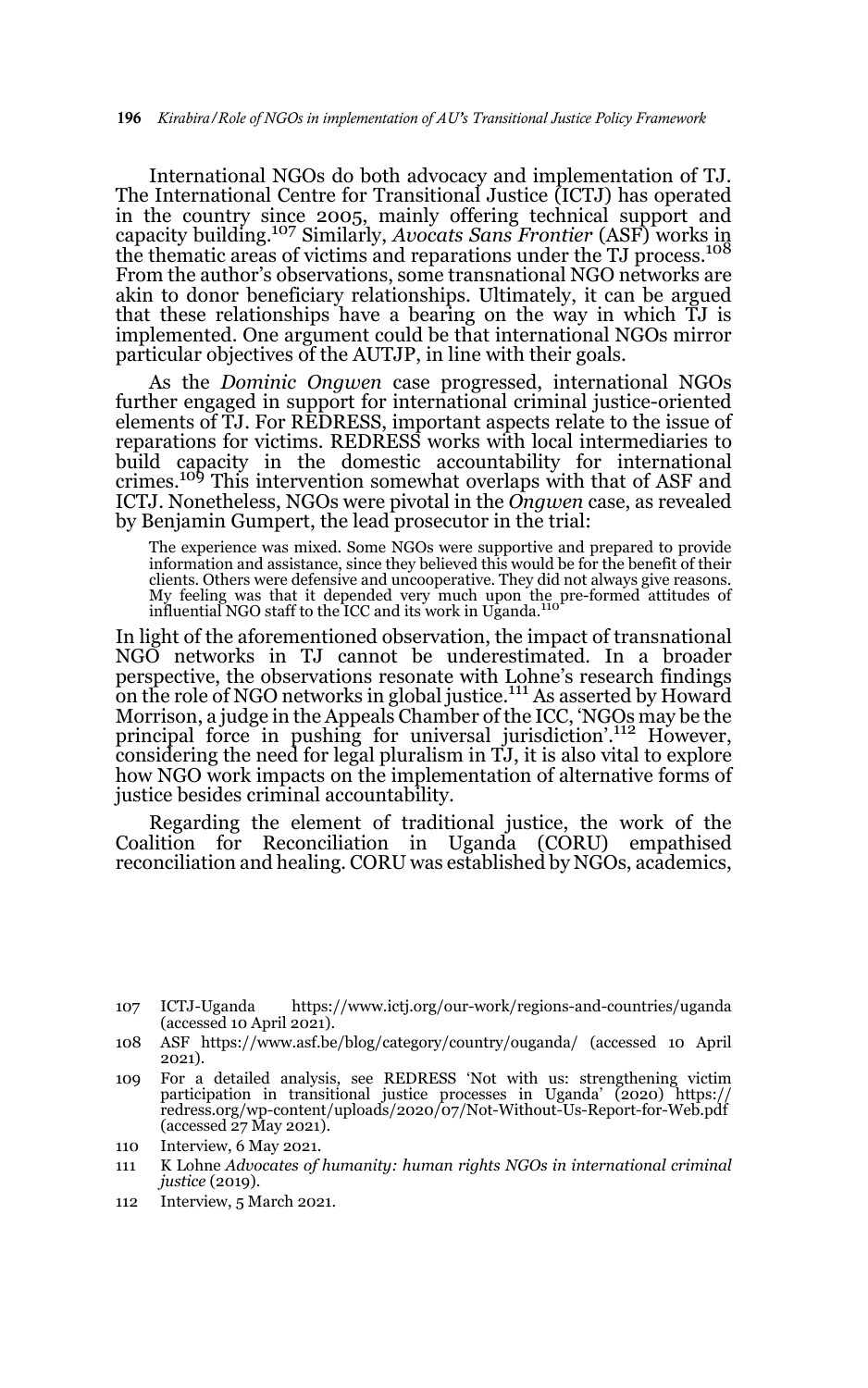religious leaders and other actors in 2006, as a forum to build<br>reconciliation in Northern Uganda.<sup>113</sup> The NGOs proposed a National Reconciliation Bill, while maintaining strong discourses against the ICC intervention. Oola highlights that, '[I]t was clear to many CSOs at this stage that formal trials would not address the full extent of impunity in Uganda'.114 However, just like the NUTJG, CORU became redundant following the shifting of many donors towards the domestic<br>prosecution. As one local leader revealed:<sup>115</sup>

The availability of resources makes certain modes of justice be preferred like for example the traditional leaders don't even have facilities to conduct their local reconciliation processes and yet the court process have very many parties willing to support [them] making it [international criminal justice] more preferred than the traditional ones.

The failure of such NGOs is one way to illustrate why it is important to build a strong NGO network as a way of implementing TJ. The element of traditional justice was subdued by dominant international NGO discourses on accountability through international criminal justice. The implementation of TJ is also linked with broader institutional practices at both domestic and global levels. Ultimately, NGO networks have the potential to sequence the constitutive TJ elements of the AUTJP, where there are competing narratives of Peace versus Justice.

To a large extent, the work of international NGOs mirrors the objectives of the AUTJP framework, in terms of promoting criminal accountability. However, less attention is given to the restorative, redistributive and transformative justice elements of the AUTJP. This policy gap can be closed by supporting more grass roots NGOs to access donor and state support. Like has been illustrated in the discussions, transnational NGO networks have a strong influence on the design and implementation of TJ.

#### **3.3 Fostering local ownership of TJ**

The AUTJP underlines the need for national and local ownership of TJ initiatives by centralising victims and members of the affected communities in design and implementation of TJ.116 It is important to note that the dominance of legal approaches in TJ can trigger resistance from the affected communities.117 Therefore, we can think of ways in which NGO work aligns TJ to local needs and aspirations of the victims.

Of particular importance to the implementation of TJ, is the issue of local outreach. A group of local NGOs, most notably, Justice and

<sup>113</sup> S Oola 'The coalition for reconciliation in Uganda (CORU): important lessons for proactive civil society engagement in catalyzing transitional justice discourse', *Advocating justice: Civil society and transitional justice in Africa* (2010) 5 https://peaceinsight.s3.amazonaws.com/media/images/wp-content/uploads/ 2010/09/Stephen-Oola\_TJ-Advocacy-in-Uganda.pdf (accessed 13 May 20210.

<sup>114</sup> Oola (n 113) 7.

<sup>115</sup> Interview with local leader, 4 April 2021.

<sup>116</sup> AUTJP (n 9).

<sup>117</sup> See generally B Jones & T Brudholm 'Introduction: rethinking resistance to transitional justice' (2016) 2 *Conflict and Society* 68-73.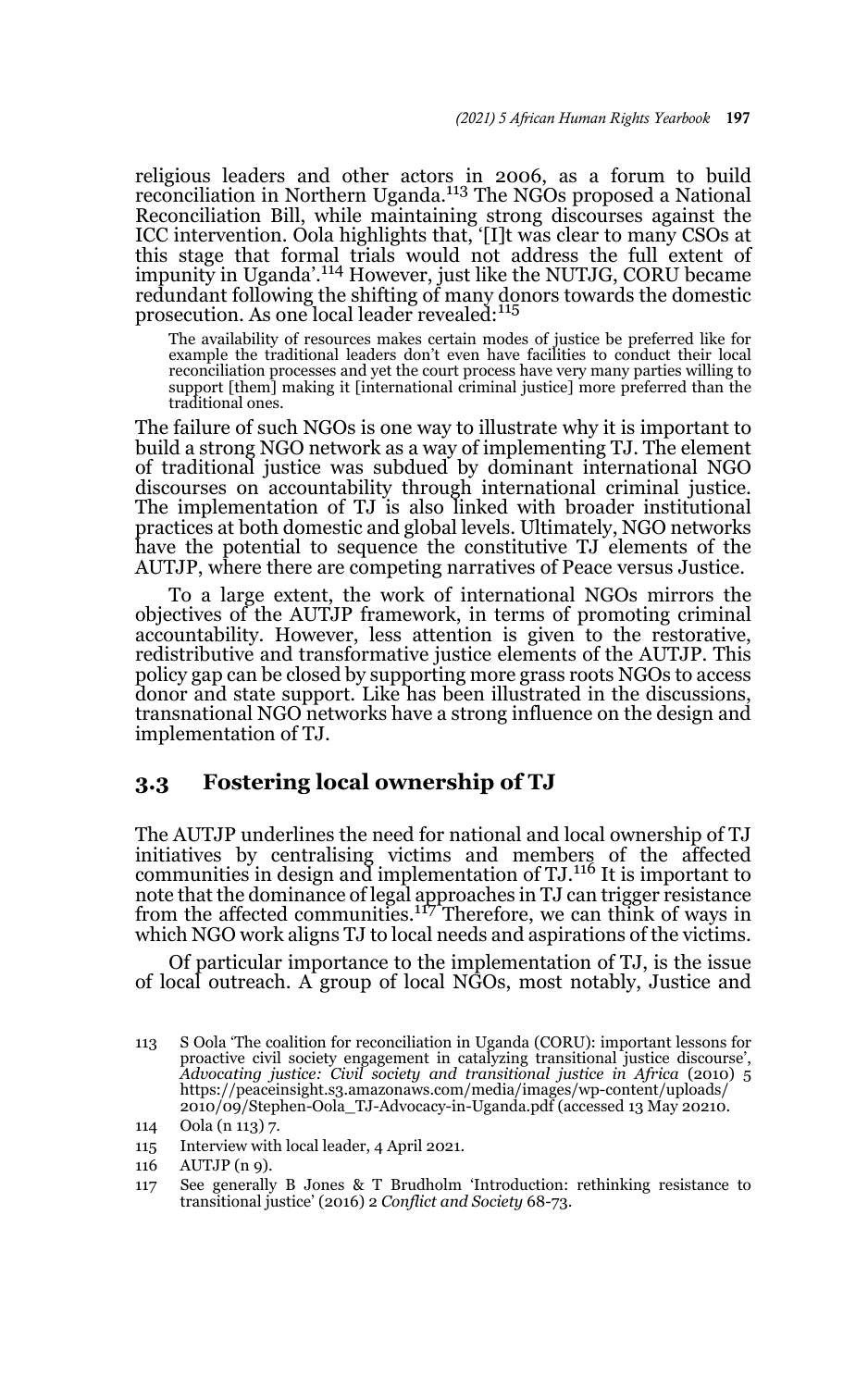Reconciliation Project (JRP) and the Refugee Law Project (RLP) carried out outreach programmes in Northern Uganda. JRP was particularly involved in the understanding of traditional justice processes, but also engaged extensively in the documentation of atrocities and re-integrating former LRA combatants within the<br>societies in northern Uganda.<sup>118</sup> Local NGOs also assisted victims to fill out application forms to participate in the ICC case, before the appointment of victims' lawyers.<sup>119</sup>

It is important to note that the Peace vs Justice debates had an effect on the way TJ was implemented in Northern Uganda. As the ICC intervention emanated from a self-referral by the Ugandan government, the Prosecutor and the government had close working relationships. However, it also had an impact on the sociological legitimacy of the Court before the affected communities. As recalled by one NGO staff: 'when the ICC centred their work around the president, this undermined their legitimacy in Northern Uganda'.120 The local NGOs were therefore the voice of the affected people. Therefore, the Court had to work more with the affected communities, with lesser engagement with the government. It was noted that 'NGO criticisms strengthened the way the ICC approached it'.<sup>121</sup>

Some of the local NGOs involved in the ICC work, including community leaders and victims representatives could be categorised as Intermediaries of the ICC.<sup>122</sup> However, this categorisation is problematic when used within the context of TJ, as many of the NGOs, do not solely depend on the ICC for their existence and mandates.

Local ownership of TJ can be achieved through involving victims in the domestic accountability mechanisms. Within the Ugandan context, NGOs support victims to achieve justice in the *Thomas Kwoyelo* case. The trial has had numerous delays due to majorly legal procedural and<br>technical capacity challenges.<sup>123</sup> Another cause of the delays is premised on the Uganda government's lack of interest in criminal<br>prosecution as a TJ approach.<sup>124</sup> This created a need for external intervention in order to pursue justice for victims.

Domestic and INGOs thus play a critical role in both the operations of the ICD and the prosecution of Kwoyelo. ASF and ICTJ helped in the drafting of the court's rules of Procedure and technical capacity

- 118 JRP https://www.justiceandreconciliation.org/ (accessed 11 April 2021).
- 119 Interview with a legal representative for victims in the *Dominic Ongwen* case, 18 March 2021.
- 120 Interview with NGO founder, 26 February 2021.
- 121 Interview with NGO founder, 26 February 2021.
- 122 L Ullrich 'Beyond the global-local divide: local intermediaries, victims and the justice contestations of the International Criminal Court' (2016) 14 *Journal of International Criminal Justice* 543-568.
- 123 Interview with former judge of the ICD, 4 March 2021.
- 124 Interview with criminal lawyer, 3 March 2021.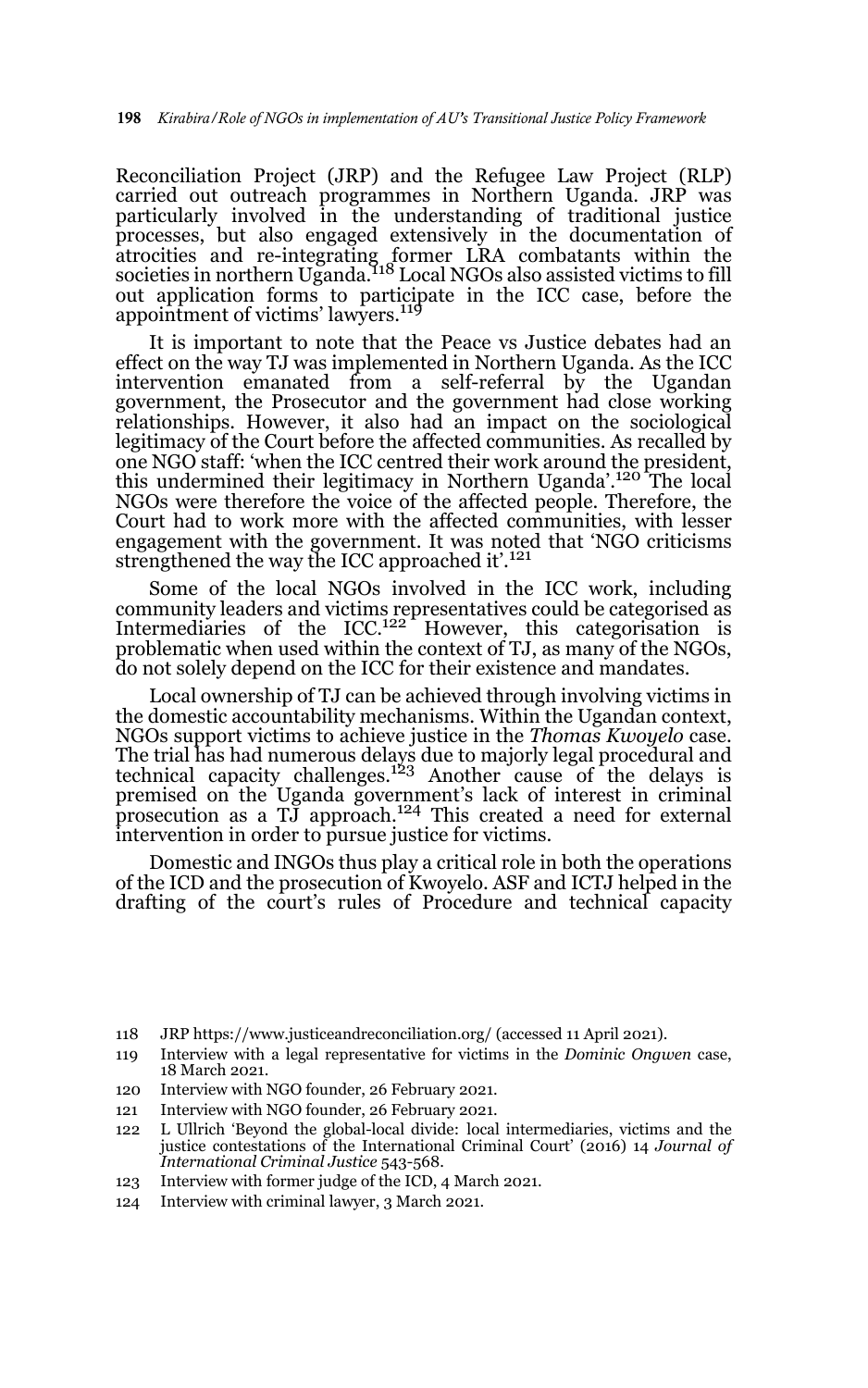building by training judges and lawyers. Justice Rapid Response provides direct technical support to the prosecutors, $125$  while REDRESS supported the victims' lawyers to collect additional evidence.<sup>126</sup> This work was implemented through its local intermediaries Emerging Solutions Africa (ESA) and the UVF.

An NGO representative pointed out that, 'at times, we help the court to do the outreach'. It is important to note that when Kwoyelo's trial started, there were no rules to govern how victims would participate in the case. Against this background, ASF, together with ICTJ and Victim Support Initiative (VSI), developed a criterion on who would be considered a victim in 2018.127 Nonetheless, there was contestation and debates about the role of victims in this new hybrid system. According to Kwoyelo's lead lawyer, this debate has never been settled.<sup>128</sup> One notable aspect that we observe, is the relevance of court outreach and engagement with victims. As observed in other contexts like Sierra Leone, outreach enhances the sociological legitimacy of the Court in the affected communities.<sup>129</sup>

The AUTJP goal of local ownership can be implemented through NGO discourses on victims. As one NGO representative noted: 'In all my engagements, I speak about victims and survivors'.130 Both domestic and international NGO reports detail the need of victims including reparations.<sup>131</sup> The Victim Support Initiative (VSI) facilitates ICC-ICD dialogues and victim empowerment training.132 These activities are part of a wider and global Victims' Rights Working Group (VRWG) under the auspices of the CICC, hosted by REDRESS.<sup>133</sup> A victim representative noted:

- 125 Justice Rapid Response 'Uganda: victims are central to prosecuting mass atrocity crimes' Justice Rapid Response (2019) https://www.justicerapidresponse.org/ uganda-victims-are-central-to-prosecuting-mass-atrocity-crimes/ 13 April 2021).
- 126 Interview with NGO Representative, 26 March 2021.
- 127 Interview with NGO Representative, 20 March 2021.
- 128 Interview with C Alaka, Kwoyelo's lead lawyer, 6 March 2021.
- 129 Interview with DM Crane, Founding Chief Prosecutor, 1 March 2021.
- 130 Interview with NGO Representative, 16 March 2021.
- 131 OB Kasozi 'Does the International Criminal Court's verdict offer psychological relief for Dominic Ongwen's victims in Northern Uganda' refugee law project 8 April 2021 https://refugeelawproject.org/index.php?option=com\_content& view=category&id=27&Itemid=101 (accessed 13 April 2021). See also Avocats<br>Sans Frontières 'Reflections on victim participation before the International<br>Crimes division in Uganda' (2019) Policy brief; SK Kihika & E Kallweit blocks for reparations: providing interim relief to victims through targeted development assistance, *International Center for Transitional Justice* (2020) Research report https://www.ictj.org/sites/default/files/ICTJ\_Report\_Uganda\_ InterimRelief\_Web.pdf (accessed 21 November 2020); Justice Rapid Response (n 125).
- 132 TrustAfrica (n 95).
- 133 VRWG information https://asp.icc-cpi.int/iccdocs/asp\_docs/20a/VRWG%20 Information%20Sheet.pdf (accessed 29 September 2021).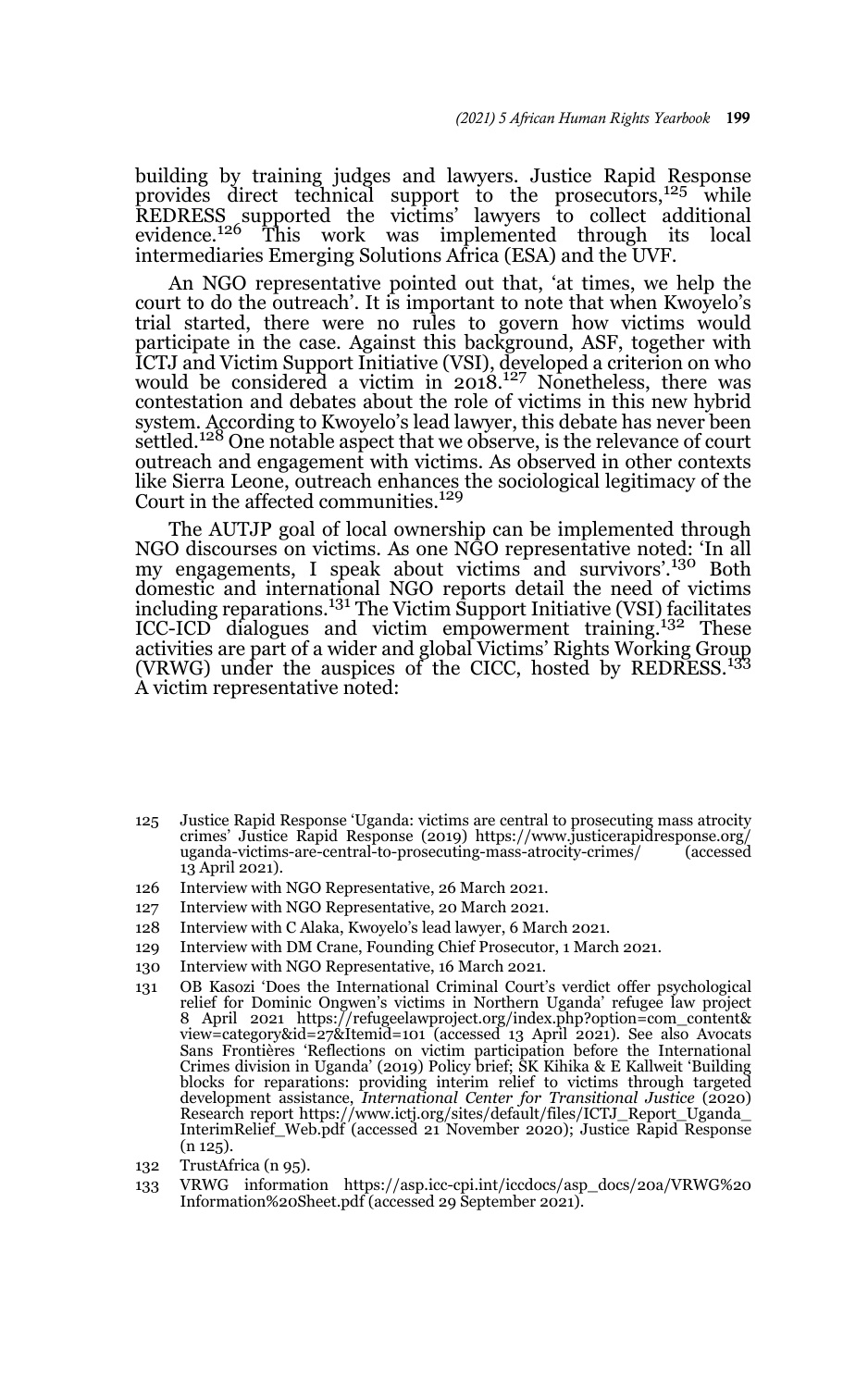Other NGOs like the DRC, Refugee Law project and others that I cannot remember now came to us and trained us on our human rights and also the different processes that take place in a court hearing ...<sup>134</sup>

This observation underscores the relevance of increased communication with victims and affected communities where there are multiple sites of justice. $135$  More broadly, it can be argued that the victimoriented work had a direct influence on how victims and affected communities viewed the international criminal justice mechanism.

Domestic NGOs continue to engage in issues of victims' rights, as implementing partners of the Trust Fund for Victims (TFV) in Northern Uganda.<sup>136</sup> The TFV has an office in Uganda where they implement their assistance mandate. Since the start of its Uganda operations in 2008, the TFV has more than 25 NGO domestic NGO implementing partners, whose work has benefited more than 56 000 people across Partners, Whose With the american term of the argued that victim-oriented work mirrors the AUTJP goal of local ownership of TJ.

Local ownership is also implemented through NGO work and discourses on two elements of TJ in Northern Uganda: Amnesty and traditional justice. Boniface Ojok, a co-founder of JRP emphasises the relevance of traditional justice as a complement to criminal accountability, noting: 'Ongwen may escape the heavy sentence on the basis that there is a traditional mechanism that would help to reintegrate him in society'.138

Finally, both domestic and international NGOs were pivotal in the discussions and drafting of Uganda's TJ Policy, as evidenced from the legislative history and activities. $139$  However, the effective implementation of the Policy requires the adoption of formal legislation as a normative guideline for critical aspects like reparations. Consequently, NGOs are continuing to advocate for this legal framework.140 In a nutshell, NGOs have the potential to determine the reach and outcomes of the AUTJP, through the various strategies that they use for the implementation of TJ.

- 137 Interview with TFV Programme Manager for Uganda, 23 March 2021; see also, TFV https://www.trustfundforvictims.org/en/locations/northern-uganda#:~: text=The%20TFV%20has%20been%20implementing,6%2C006%20direct%20be neficiaries%20in%202018 (accessed 13 April 2021).
- 138 Interview with NGO representative, 26 February 2021.
- 139 Of particular importance, Avocats Sans Frontières and International Centre for Transitional Justice provided technical expertise and support to the government during the drafting process.
- 140 Interview with NGO representative, 26 February 2021.

<sup>134</sup> Interview with local victim Representative, 14 April 2021.

<sup>135</sup> Palmer (n 8).

<sup>136</sup> TFV https://www.trustfundforvictims.org/en/locations/northern-uganda#:~: text=The%20TFV%20has%20been%20implementing,6%2C006%20direct%20be neficiaries%20in%202018 (accessed 13 April 2021).